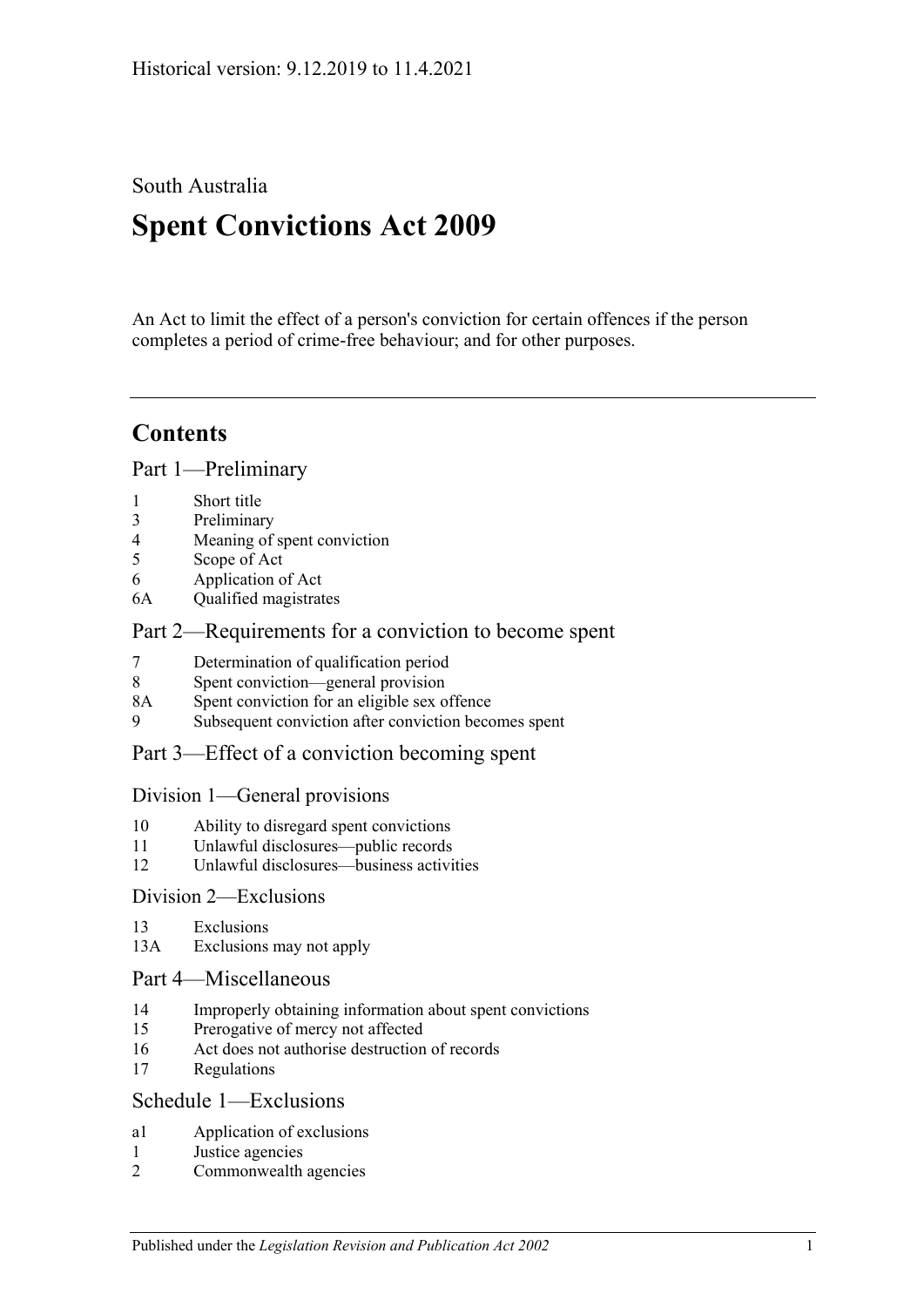#### **Spent Convictions Act 2009—9.12.2019 to 11.4.2021** Contents

- 3 [Designated judicial authorities](#page-15-1)
- 4 [Parole Board](#page-15-2)
- 5 [Judicial and associated officers](#page-16-0)
- 6 [Care of children](#page-16-1)
- 7 [Care of vulnerable people](#page-16-2)
- 8 <b>8</b> [Activities associated with a character test](#page-17-0)<br>9 Friefishting, police and correctional servi
- [Firefighting, police and correctional services](#page-17-1)
- 9A [Screening units](#page-18-0)
- 10 [Official records](#page-18-1)
- 11 [Archives and libraries](#page-19-0)
- 12 [Reports and authorised publications](#page-19-1)
- 13 [Non-identifying information](#page-19-2)
- 14 [Prescribed exclusions](#page-19-3)

#### [Schedule 2—Provisions relating to proceedings before a qualified magistrate](#page-19-4)

- 1 [Interpretation](#page-19-5)
- 2 [Extent of application](#page-19-6)
- 3 [Notice of application](#page-19-7)
- 4 [Conduct of proceedings](#page-20-0)
- 5 [Principles governing hearings](#page-20-1)

[Legislative history](#page-22-0)

## <span id="page-1-0"></span>**The Parliament of South Australia enacts as follows:**

## **Part 1—Preliminary**

#### <span id="page-1-1"></span>**1—Short title**

This Act may be cited as the *Spent Convictions Act 2009*.

## <span id="page-1-3"></span><span id="page-1-2"></span>**3—Preliminary**

(1) In this Act, unless the contrary intention appears—

*adult* means a person of or above the age of 18 years;

*AUSTRAC* means the Australian Transaction Reports and Analysis Centre continued in existence by the *Anti-Money Laundering and Counter-Terrorism Financing Act 2006* of the Commonwealth;

*child* means a person under the age of 18 years;

*Commonwealth authority* means—

- (a) a Commonwealth Minister; or
- (b) a Commonwealth Department; or
- (c) the Defence Force; or
- (d) a body (whether incorporated or not) established or appointed for a public purpose by or under a Commonwealth law, not being—
	- (i) an incorporated company, society or association; or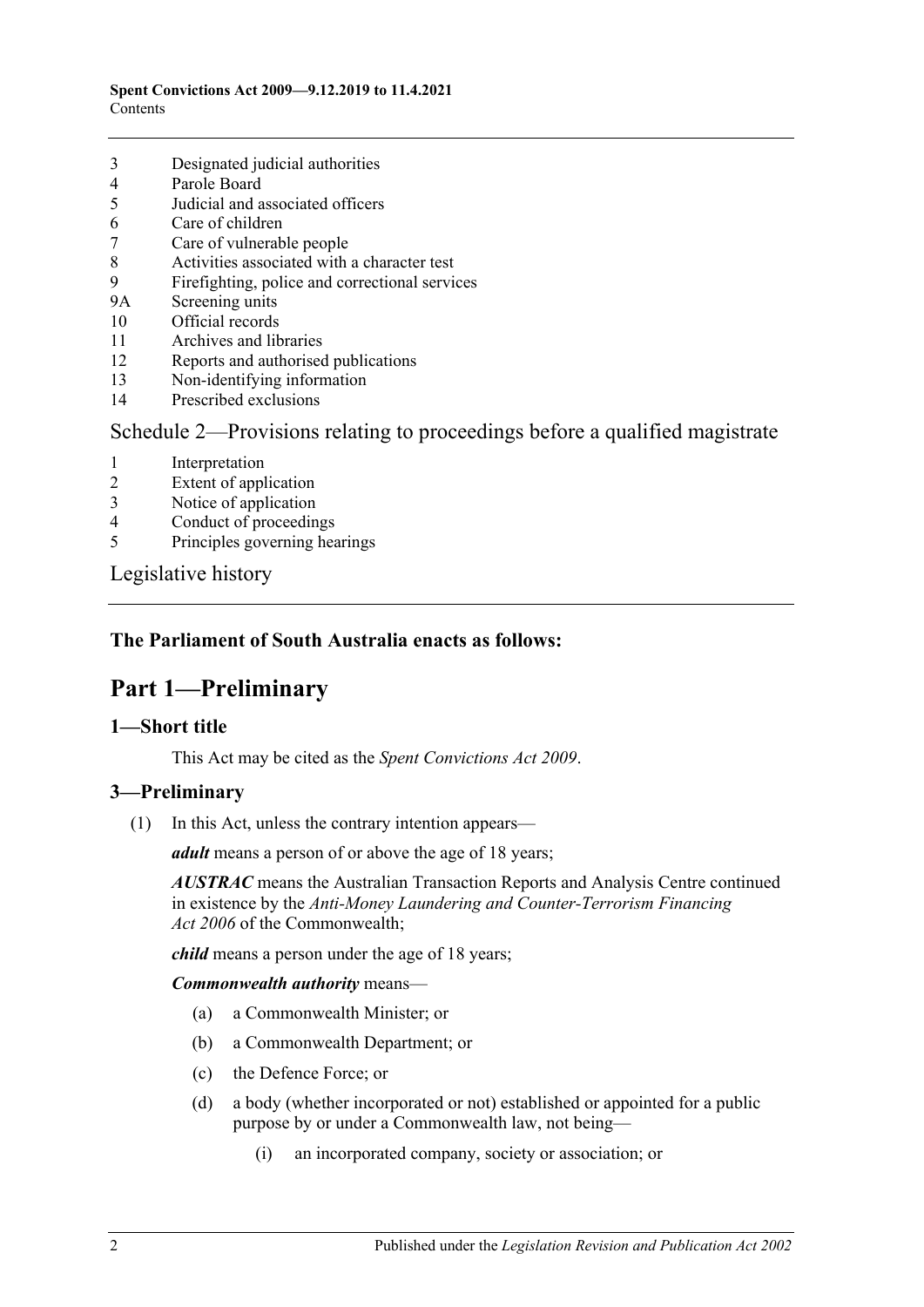- (ii) an organisation registered, or an association recognised, under the *Fair Work (Registered Organisations) Act 2009* of the Commonwealth, or a branch of such an organisation or association; or
- (e) a body established or appointed by the Governor-General, or by a Commonwealth Minister, otherwise than by or under a Commonwealth law; or
- (f) a person holding or performing the duties of an office established by or under, or an appointment made under, a Commonwealth law other than the office of Secretary of a Commonwealth Department; or
- (g) a person holding or performing the duties of an appointment made by the Governor-General, or by a Commonwealth Minister, otherwise than under a Commonwealth law; or
- (h) a federal court; or
- (i) a tribunal established under a Commonwealth law; or
- (j) the Australian Federal Police;

*Commonwealth Department* means an Agency within the meaning of the *Public Service Act 1999* of the Commonwealth;

*conviction* means a conviction, whether summary or on indictment, for an offence and includes a finding which, under [subsection](#page-6-1) (5), is treated as a conviction for the purposes of this Act or a case which falls within the ambit of [subsection](#page-6-2) (6);

*corresponding law* means a law of another State or of the Commonwealth that is declared by the regulations to be a corresponding law for the purposes of this Act;

*designated Commonwealth position* means a position in a Commonwealth authority which the head of the authority has determined to be a designated security assessment position whose duties are likely to involve access to national security information classified as secret or top secret;

#### *designated judicial authority* means—

- (a) a court or tribunal (including a military tribunal established under a law of the Commonwealth); or
- (b) a judicial or quasi-judicial body brought within the ambit of this definition by the regulations;

#### *designated sex-related offence* means—

- (a) a sex offence—
	- (i) that is constituted by consenting adults engaging in sexual intercourse, or another form of sexual activity; or
	- (ii) that is constituted by an adult procuring another adult to engage in consensual sexual intercourse, or another form of consensual sexual activity; or
- (b) an offence where—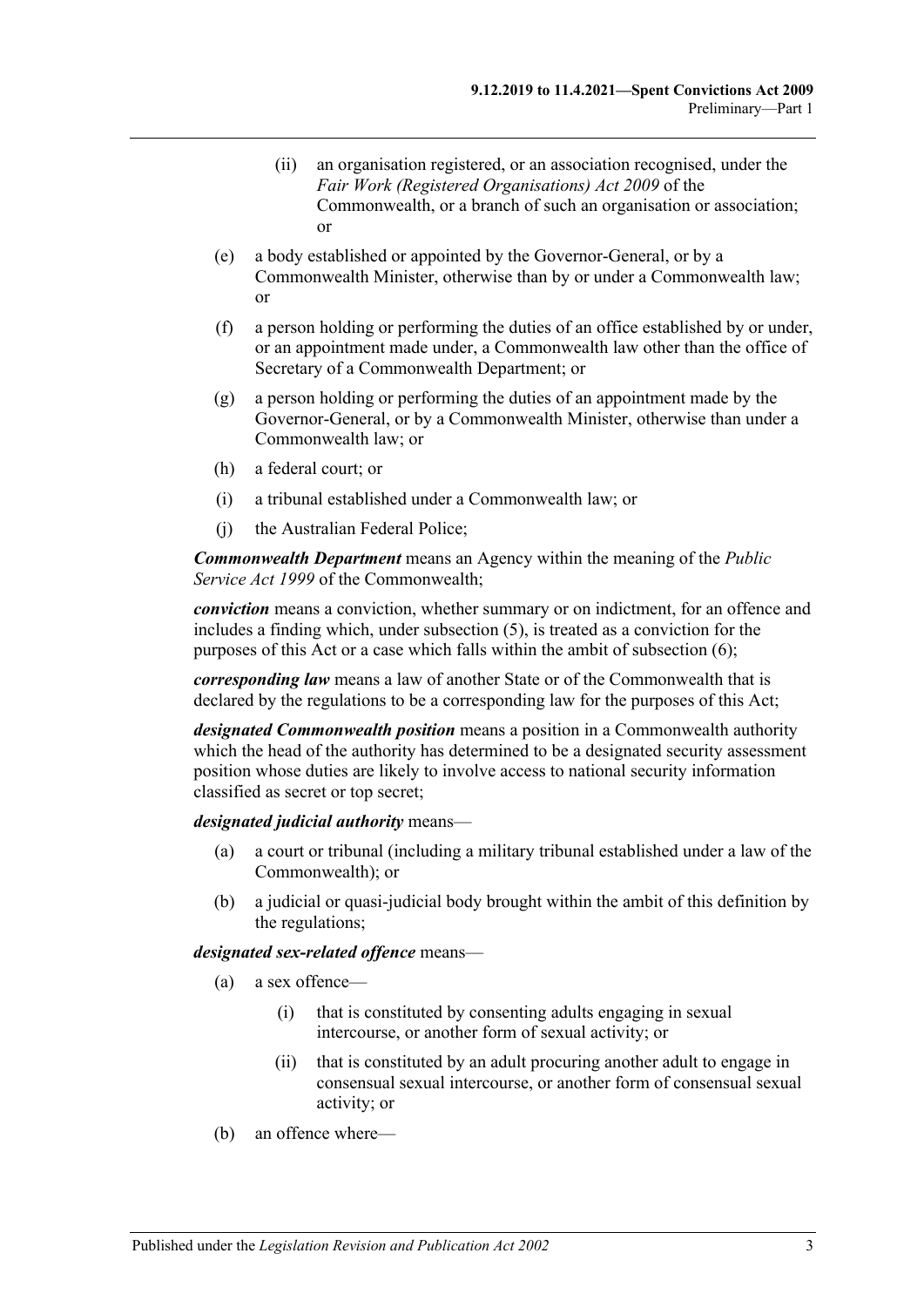- (i) the offence is constituted by consenting persons of the same sex engaging in sexual intercourse, or another form of sexual activity; and
- (ii) at least 1 of them is 16 or 17 years of age (and none of them is younger); and
- (iii) their actions would not have constituted an offence if they were not of the same sex; and
- (iv) no person engaged in the activity was in a position of authority in relation to another person engaged in the activity;

*eligible adult offence* means an offence committed by an adult for which—

- (a) a sentence of imprisonment is not imposed; or
- (b) a sentence of imprisonment is imposed but the sentence is 12 months or less;

*eligible juvenile offence* means an offence committed while the defendant was a child where, on conviction of the defendant—

- (a) a sentence of imprisonment is not imposed; or
- (b) a sentence of imprisonment is imposed but the sentence is 24 months or less;

#### *eligible sex offence* means—

- (a) a sex offence (being either an eligible adult offence or an eligible juvenile offence) for which a sentence of imprisonment is not imposed; or
- (b) a designated sex-related offence;

#### *intelligence or security agency* means—

- (a) the Australian Security Intelligence Organisation; or
- (b) the Australian Secret Intelligence Service; or
- (c) the Office of National Assessments; or
- (d) that part of the Department of Defence known as the Defence Signals Directorate; or
- (e) that part of the Department of Defence known as the Defence Intelligence Organisation; or
- (f) that part of the Department of Defence known as the Defence Imagery and Geospatial Organisation; or
- (g) any other similar agency, office or part of a Commonwealth Department that has a direct involvement in national intelligence or security activities;

#### *justice agency* means any of the following:

- (a) the Australian Federal Police;
- (b) the police force or service of a State;
- (c) the Australian Customs and Border Protection Service;
- (d) the Australian Commission for Law Enforcement Integrity, the Australian Crime Commission, or any other similar crime or integrity commission, body, office or agency established under a law of the Commonwealth or a State;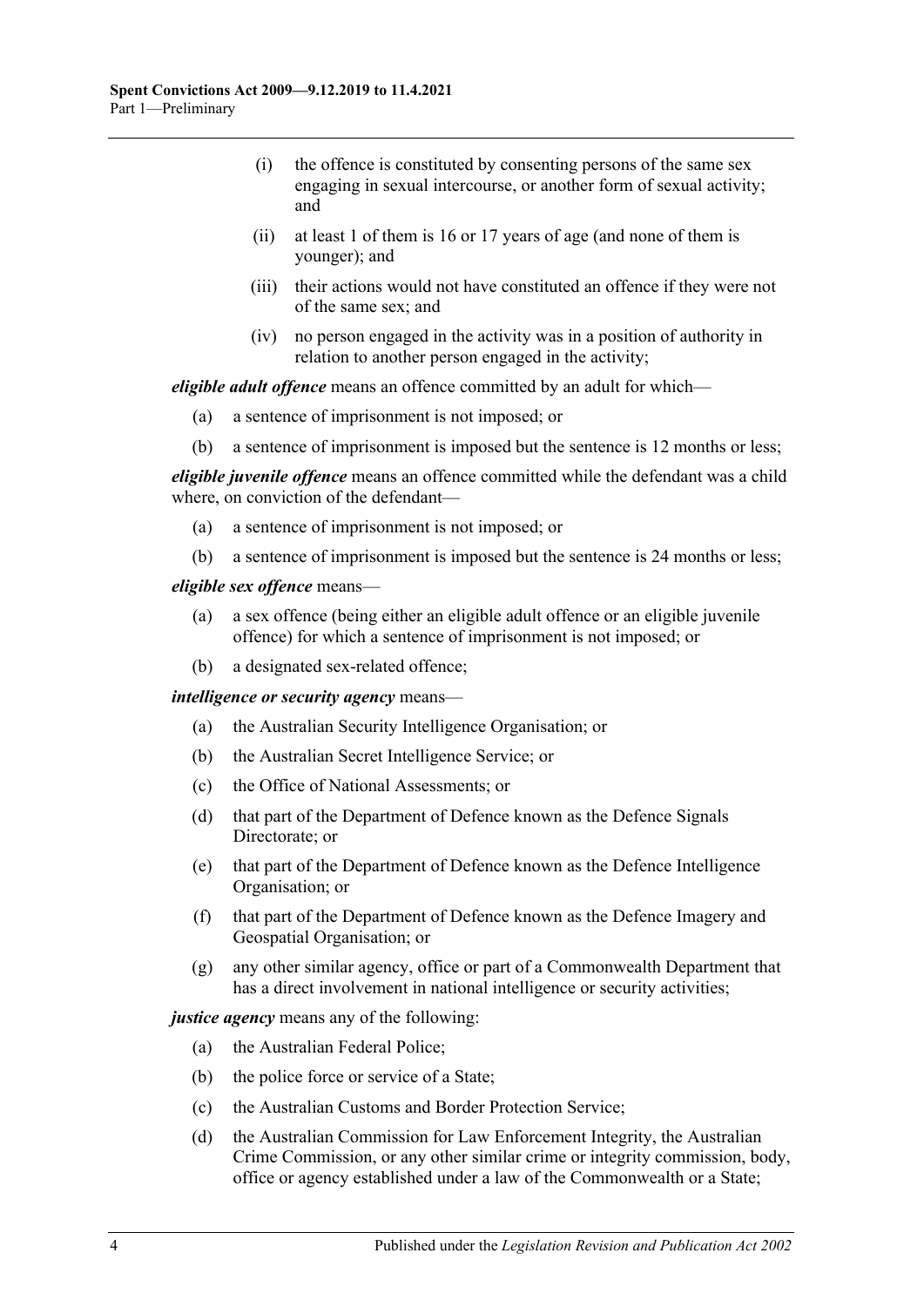- (f) AusCheck (established by the Commonwealth on 5 December 2005);
- (g) the Australian Securities and Investments Commission;
- <span id="page-4-0"></span>(h) the Attorney-General for the Commonwealth or a State;
- (i) the Director of Public Prosecutions for the Commonwealth or a State, or a person or body performing a similar function under a law of a State;
- (j) staff appointed to assist a person or body referred to in [paragraph](#page-4-0) (i);
- (k) a government department or agency of the Commonwealth or the State which is concerned, as 1 of its principal or primary duties, with the prosecution of offences or assisting with the prosecution of offences;
- (l) the Australian Taxation Office or the Australian Electoral Commission, in connection with any function associated with the prosecution of offences or assisting with the prosecution of offences;
- (m) the Department for Correctional Services or an equivalent entity in another State;
- (n) the Department responsible for a training centre under the *[Young Offenders](http://www.legislation.sa.gov.au/index.aspx?action=legref&type=act&legtitle=Young%20Offenders%20Act%201993)  Act [1993](http://www.legislation.sa.gov.au/index.aspx?action=legref&type=act&legtitle=Young%20Offenders%20Act%201993)* or an equivalent entity in another State;
- (o) the Registrar or administrator of a Commonwealth or State court;
- (p) a person or body brought within the ambit of this definition or a corresponding definition by regulations made under this Act or under a corresponding law for the purposes of a corresponding definition;

*minor offence* means an offence where, on conviction—

- (a) the defendant is discharged without penalty; or
- (b) the only penalty imposed on the defendant (disregarding any demerit points that may apply) is a fine not exceeding—
	- (i) unless an amount applies under [subparagraph](#page-4-1) (ii)—\$500; or
	- (ii) an amount, greater than \$500, prescribed by the regulations for the purposes of this definition;

<span id="page-4-1"></span>*mutual recognition principle*—see [subsection](#page-6-3) (7);

*national security information* means information affecting the defence, security or international relations of Australia;

*official record* means a record kept by a court, tribunal, police force or public authority;

*overseas jurisdiction* means a jurisdiction outside Australia and the external territories;

*public authority* means—

- (a) a public or local authority constituted by or under an Act of this State, another State or the Commonwealth; or
- (b) a government department of this State, another State or the Commonwealth; or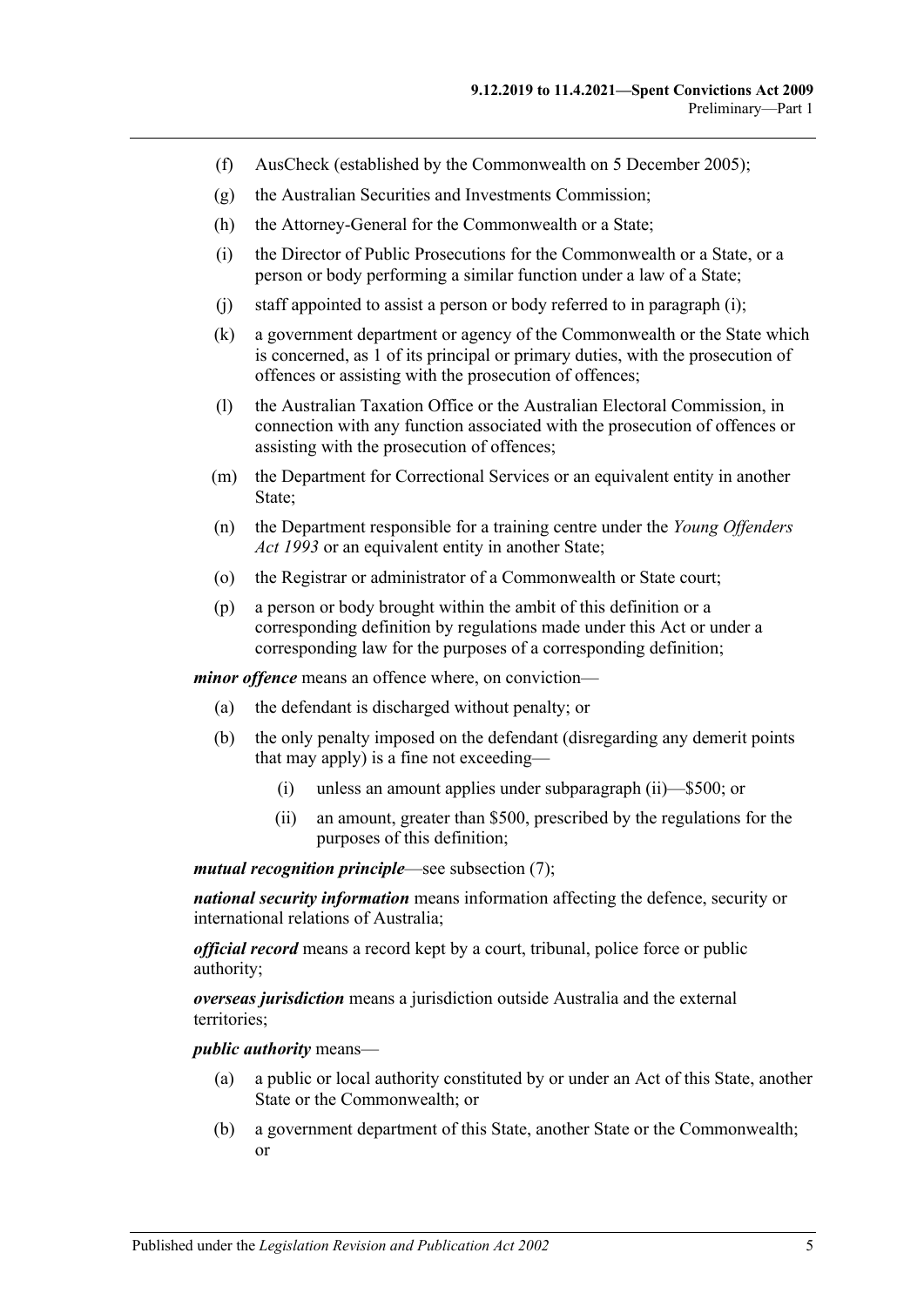(c) a statutory body representing the Crown in right of this State, another State or the Commonwealth,

and includes a person performing a function on behalf of the authority, department or body;

*qualification period* means the qualification period that applies under [section](#page-8-2) 7;

*qualified magistrate*—see [section](#page-8-0) 6A;

*quashed*—a conviction is quashed if—

- (a) the conviction is quashed or set aside; or
- (b) a finding of guilt, or a finding that a charge has been proved, is quashed or set aside;

*recognised jurisdiction*—if a law of another State or of the Commonwealth has been declared by the regulations to be a corresponding law, then that State or the Commonwealth (as the case requires) is a recognised jurisdiction;

*security* has the same meaning as in the *Australian Security Intelligence Organisation Act 1979* of the Commonwealth;

*sex offence* means an offence prescribed as a sex offence for the purposes of this definition;

*spent*, for a conviction—see [section](#page-6-0) 4;

*State* includes Territory;

*this jurisdiction* means South Australia;

*tribunal* means a tribunal constituted by law;

*work* includes the following:

- (a) work—
	- (i) under a contract of employment or contract for services; or
	- (ii) in a leadership role in a religious institution or as part of the duties of a religious vocation; or
	- (iii) as an officer of a body corporate, member of the committee of management of an unincorporated body or association or member of a partnership; or
	- (iv) as a volunteer, other than unpaid work engaged in for a private or domestic purpose; or
	- (v) as a self-employed person;
- (b) practical training as part of a course of education or vocational training;
- (c) acting in a prescribed capacity or engaging in a prescribed activity.
- $(2)$  If—
	- (a) a person is convicted by a court of a number of offences; and
	- (b) the sentencing court imposes 1 penalty for some or all of the offences,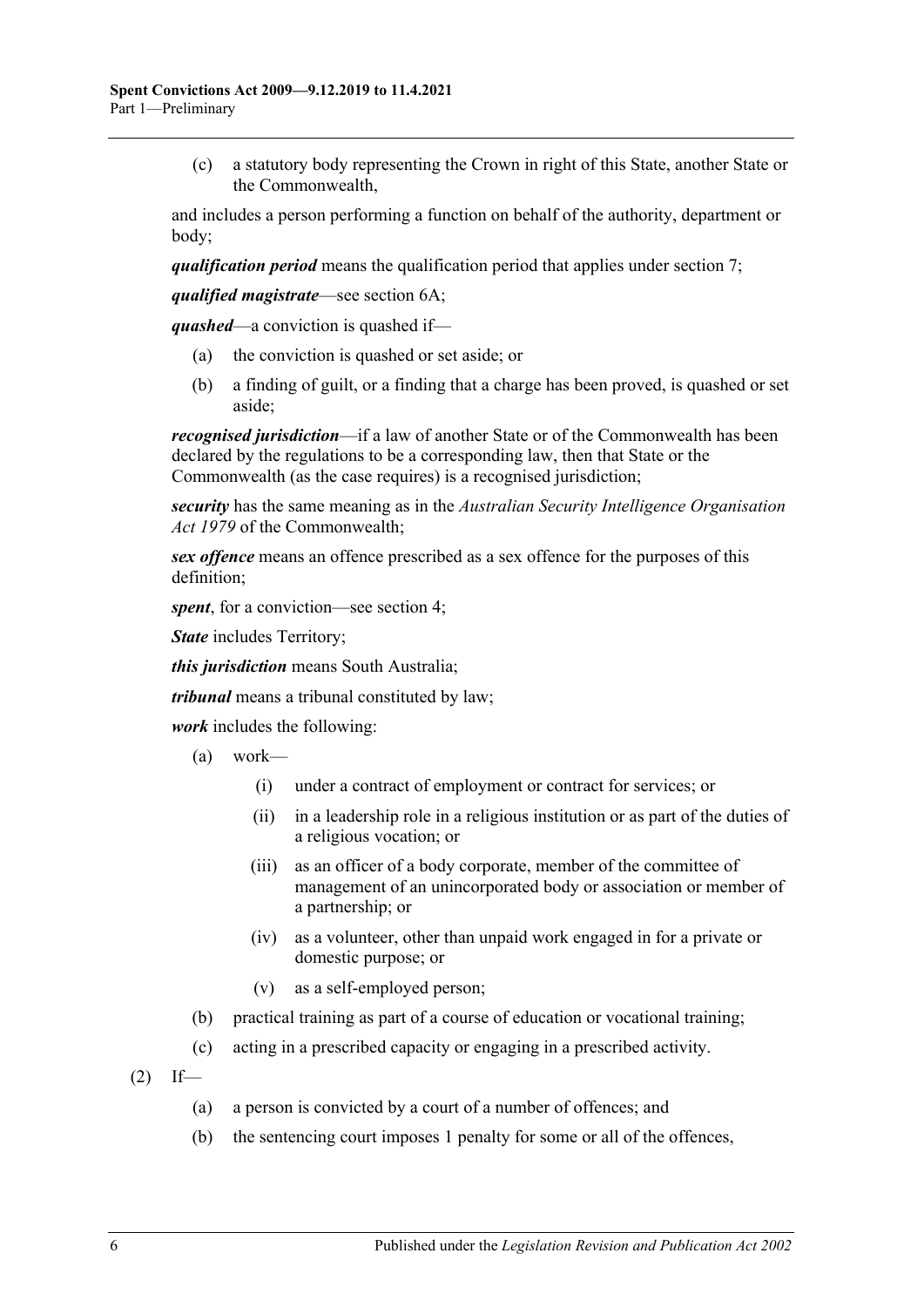the penalty so imposed will be taken to apply in relation to each offence for the purpose of determining whether a particular offence is an eligible adult offence or an eligible juvenile offence under [subsection](#page-1-3) (1).

- (3) In this Act, a reference to a sentence of imprisonment extends to—
	- (a) a period of detention under the *[Young Offenders Act](http://www.legislation.sa.gov.au/index.aspx?action=legref&type=act&legtitle=Young%20Offenders%20Act%201993) 1993*;
	- (b) a sentence of imprisonment or a period of detention that has been suspended (in whole or in part);
	- (c) a period of detention under section 57 of the *[Sentencing Act](http://www.legislation.sa.gov.au/index.aspx?action=legref&type=act&legtitle=Sentencing%20Act%202017) 2017*.
- (4) In this Act, a reference to a conviction that is spent includes a reference to the charge to which the spent conviction related and any investigation or legal process associated with the offence or the conviction.
- <span id="page-6-1"></span>(5) The following findings are treated as convictions for the purposes of this Act:
	- (a) a formal finding of guilt by a court;
	- (b) a finding by a court that an offence has been proved.
- <span id="page-6-2"></span>(6) For the purposes of this Act, if an offence is taken into account for the purposes of sentencing for another offence or offences, it will be taken that there is a conviction for that offence (and that the conviction is capable of being spent).
- <span id="page-6-3"></span>(7) The *mutual recognition principle* is as follows:
	- (a) a conviction for an offence against a law of a recognised jurisdiction that is spent under the corresponding law of that jurisdiction will be taken to be spent for the purposes of [Part 3](#page-11-1) and [Part 4;](#page-13-0) and
	- (b) a conviction for an offence against a law of a recognised jurisdiction that is not spent (or has ceased to be spent) under the corresponding law of that jurisdiction will be taken not to be spent for the purposes of [Part 3](#page-11-1) and [Part 4.](#page-13-0)
- (8) For the purposes of the definition of *designated sex-related offence*
	- (a) a person will not be taken to have engaged in an activity with his or her consent if the person would not be taken to have freely and voluntarily agreed to the activity under section 46 of the *[Criminal Law Consolidation Act](http://www.legislation.sa.gov.au/index.aspx?action=legref&type=act&legtitle=Criminal%20Law%20Consolidation%20Act%201935) 1935*; and
	- (b) a person is in *a position of authority* in relation to another person if they would be in a position of authority in relation to the person under section 49(5a) of the *[Criminal Law Consolidation Act](http://www.legislation.sa.gov.au/index.aspx?action=legref&type=act&legtitle=Criminal%20Law%20Consolidation%20Act%201935) 1935*.

## <span id="page-6-0"></span>**4—Meaning of spent conviction**

- (1) For the purposes of this Act, the conviction of a person for an offence is *spent* if—
	- (a) the conviction is spent under [Part 2;](#page-8-1) or
	- (b) the conviction is quashed; or
	- (c) the person is granted a pardon for the offence.
- <span id="page-6-4"></span>(1a) In addition, if
	- (a) a finding is treated as a conviction under [section](#page-6-1)  $3(5)$ ; but
	- (b) no conviction is recorded against the person,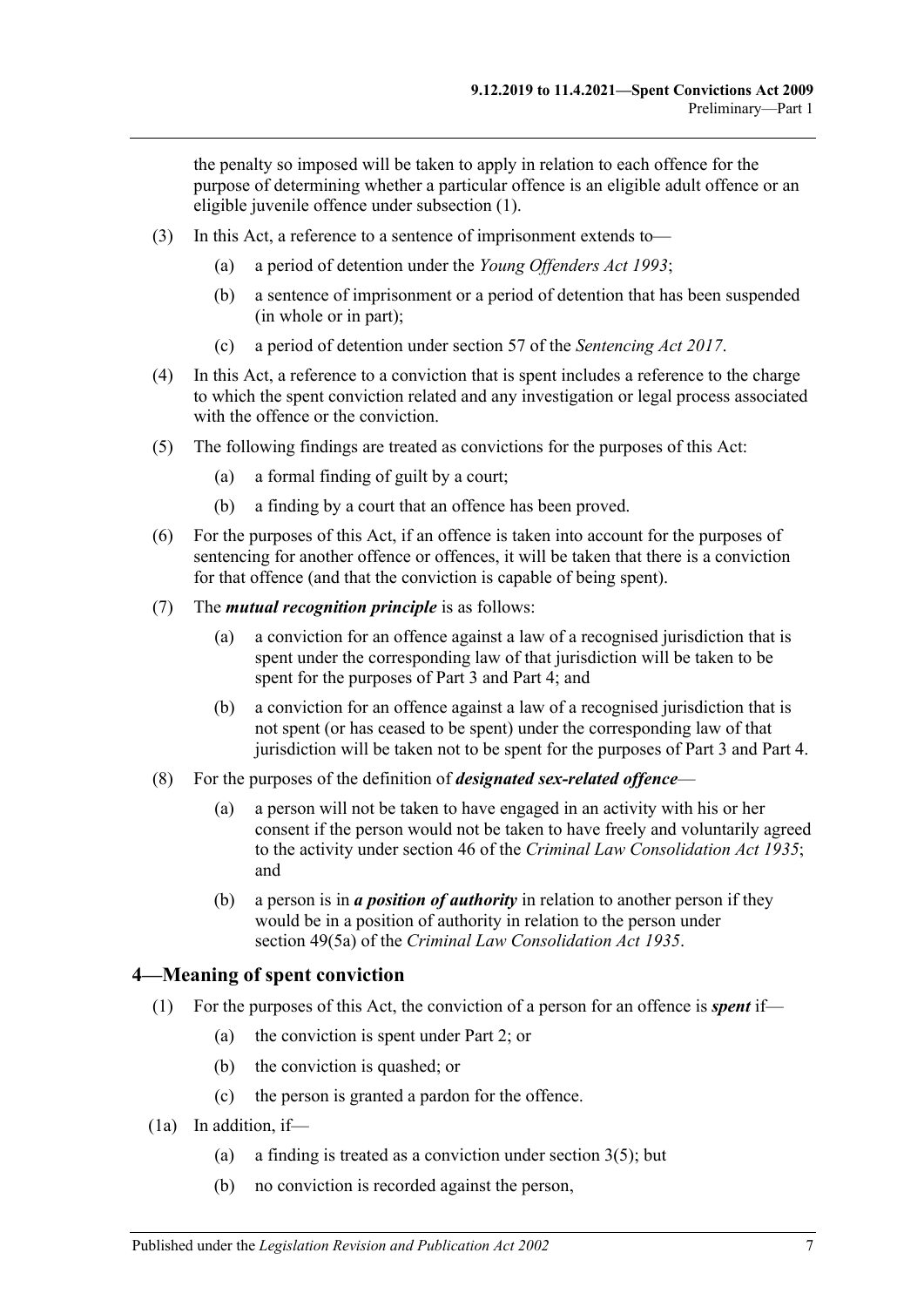then the finding, as constituting a conviction for the purposes of this Act, will be taken to be immediately spent.

(2) This section applies subject to the operation of [section](#page-7-1) 6.

## <span id="page-7-0"></span>**5—Scope of Act**

- (1) The following convictions (and no other convictions) are capable of becoming spent under this Act:
	- (a) a conviction for an eligible adult offence;
	- (b) a conviction for an eligible juvenile offence;
	- (c) a conviction for a designated sex-related offence.
- (2) However, the following convictions cannot become spent under this Act:
	- (a) a conviction of a body corporate;
	- (b) a conviction for a sex offence unless the offence is an eligible sex offence;
	- (c) a conviction of a class prescribed by the regulations.
- <span id="page-7-2"></span>(3) A regulation made under [subsection](#page-7-2) (2)(c) does not affect a conviction that has already become spent under this Act.
- (4) Nothing in this Act affects—
	- (a) the enforcement of any process or proceedings relating to any fine or other sum imposed with respect to a spent conviction; or
	- (b) any process or proceedings in respect of a breach of a condition or requirement applicable to a sentence imposed in respect of a spent conviction; or
	- (c) the operation of any disqualification, disability or other prohibition imposed in respect of or on account of a spent conviction; or
	- (d) the imposition or accumulation of demerit points; or
	- (e) the exercise of any other enforcement power or the institution or undertaking of any other processes or proceedings by a justice agency.
- (5) Nothing in this Act affects a claim (or any proceedings arising from a claim) for compensation (including statutory compensation) for injury, loss or damage caused by an offence.
- (6) This section applies subject to the operation of [section](#page-7-1) 6.

## <span id="page-7-1"></span>**6—Application of Act**

- (1) This Act applies to convictions for offences against the laws of this State and convictions for offences against any other law.
- (2) In the case of convictions for offences against the laws of a recognised jurisdiction, the mutual recognition principle applies.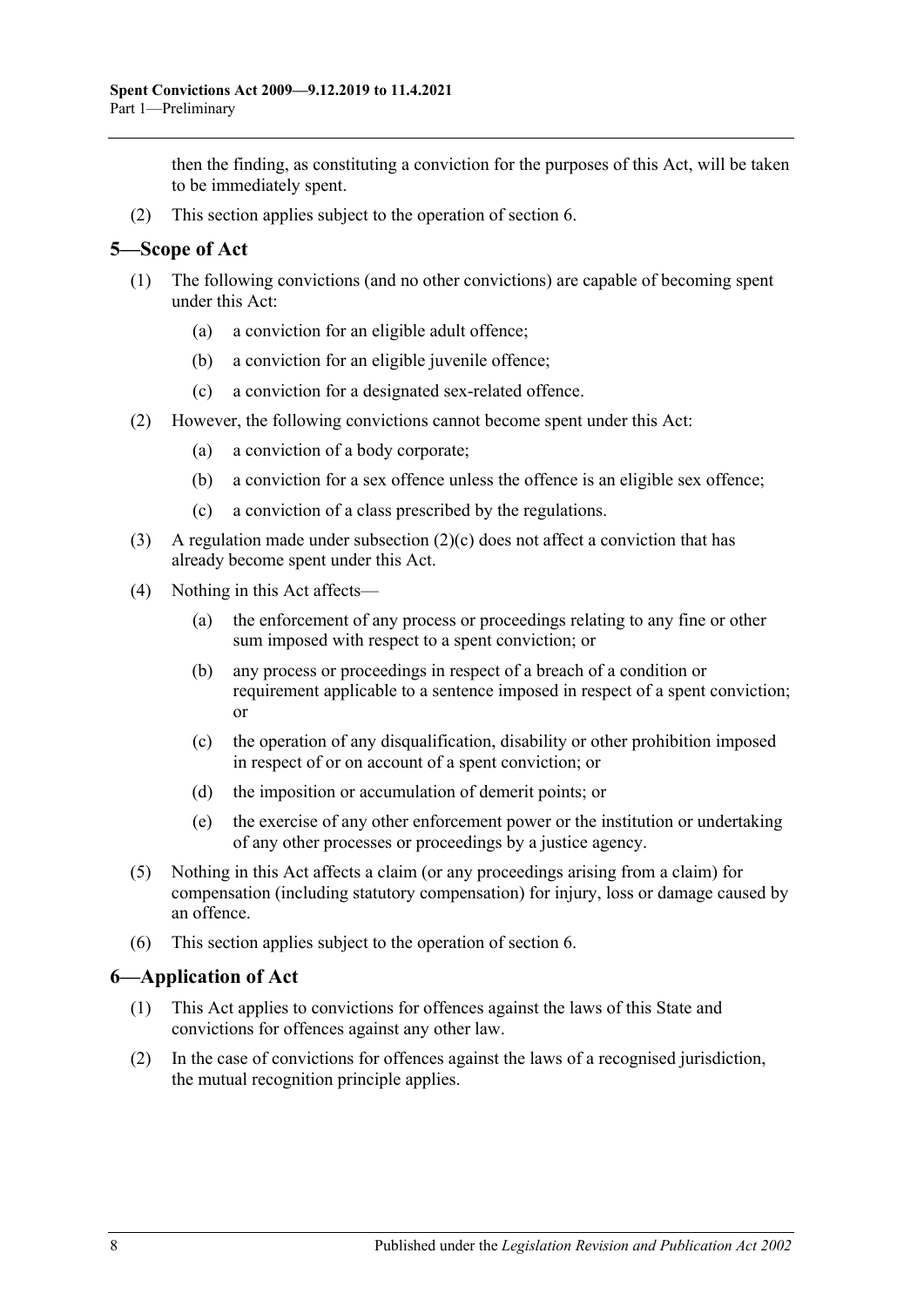- (3) In the case of convictions for offences against the laws of any other jurisdiction (including the laws of an overseas jurisdiction), this Act applies with the changes necessary to enable its provisions to apply to those convictions in a way that corresponds as closely as possible to the way in which it applies to convictions for offences against the laws of this jurisdiction.
- (4) However, if an offence against the laws of another jurisdiction (including the laws of an overseas jurisdiction), other than a recognised jurisdiction, has no correspondence to an offence against a law of this jurisdiction, then the conviction of the person for the offence is immediately spent for the purposes of this Act.
- (5) This Act applies to convictions for offences whether such convictions occurred before or after the commencement of this Act.

## <span id="page-8-0"></span>**6A—Qualified magistrates**

- (1) For the purposes of this Act, a *qualified magistrate* is a magistrate in relation to whom a consent is in force under [subsection](#page-8-3) (2) and who has been approved by the Chief Magistrate to act as a qualified magistrate in accordance with [subsection](#page-8-4) (3).
- <span id="page-8-3"></span>(2) A magistrate may, by instrument in writing, consent to acting as a qualified magistrate under this Act.
- <span id="page-8-4"></span>(3) The Chief Magistrate may, by instrument in writing, approve a magistrate in relation to whom a consent is in force under [subsection](#page-8-3) (2) to act as a qualified magistrate under this Act.
- (4) A qualified magistrate has, in relation to the exercise of a function conferred on a qualified magistrate by this Act, the same protection, privileges and immunities as a magistrate has in relation to proceedings in the Magistrates Court of South Australia.
- <span id="page-8-5"></span>(5) A magistrate who has given consent under [subsection](#page-8-3) (2) may, by instrument in writing, revoke the consent.
- (6) An approval of a magistrate to act as a qualified magistrate under [subsection](#page-8-4) (3) is revoked if—
	- (a) the qualified magistrate revokes his or her consent in accordance with [subsection](#page-8-5) (5) or ceases to be a magistrate; or
	- (b) the Chief Magistrate determines that the magistrate should not continue to be a qualified magistrate.

## <span id="page-8-1"></span>**Part 2—Requirements for a conviction to become spent**

## <span id="page-8-6"></span><span id="page-8-2"></span>**7—Determination of qualification period**

- (1) Subject to this Act, the *qualification period* for the conviction of a person for an offence is—
	- (a) in the case of an eligible juvenile offence, other than where the person was dealt with as an adult—5 consecutive years; or
	- (b) in any other case—10 consecutive years,

from the relevant day for the conviction for the offence.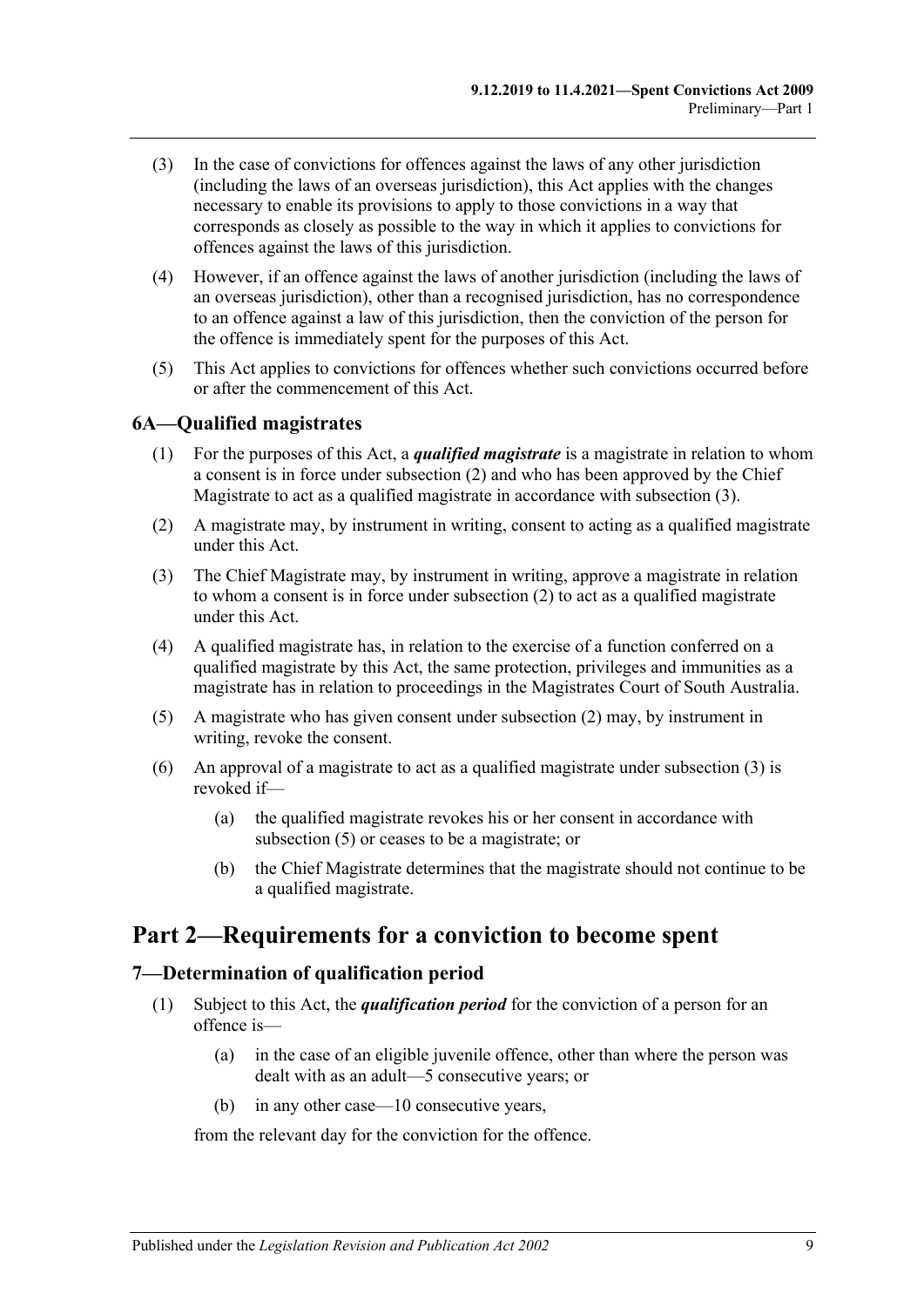- <span id="page-9-1"></span>(2) If during the qualification period for a conviction (the *first conviction*) the person is convicted of another offence (the *second conviction*), the time that has run as part of the qualification period for the first conviction is cancelled and the relevant day for the second conviction becomes a new relevant day for the first conviction (and a conviction for a third offence within the period that then applies will have a corresponding effect on the first and second convictions, and so on for any subsequent conviction or convictions).
- <span id="page-9-2"></span>(3) In addition
	- (a) if at the end of a period that applies under [subsection](#page-8-6)  $(1)$  or  $(2)$  the person is a registrable offender under the *[Child Sex Offenders Registration Act](http://www.legislation.sa.gov.au/index.aspx?action=legref&type=act&legtitle=Child%20Sex%20Offenders%20Registration%20Act%202006) 2006* who is subject to reporting obligations imposed by Part 3 of that Act, the qualification period is extended so as to expire when or if those reporting obligations cease or are suspended under that Part; and
	- (b) if during the period of extension that applies under [paragraph](#page-9-2) (a) the person is convicted of another offence, the conviction has the same effect on any previous conviction that is subject to the period of extension that a second or subsequent conviction has on a previous conviction or convictions under [subsection](#page-9-1) (2).
- <span id="page-9-3"></span>(4) For the purposes of [subsections](#page-9-1) (2) and [\(3\)\(b\),](#page-9-3) a conviction for a second or subsequent offence will be disregarded if—
	- (a) the offence is a minor offence (including in a case where the conviction with respect to the minor offence is constituted by a finding under [section](#page-6-1)  $3(5)$ ; or
	- (b) the conviction is quashed; or
	- (c) the convicted person is granted a pardon.
- (5) A period under a preceding subsection may commence before the commencement of this Act and, in such a case, the qualification period will be completed—
	- (a) on the commencement of this Act; or
	- (b) on the day on which the qualification period would have been completed if this Act had been in force continuously since the day of the relevant conviction,

whichever is the later.

- (6) For the purposes of this section—
	- (a) the *relevant day* for the conviction for an offence is the day on which the person is convicted; and
	- (b) a reference to a conviction for an offence does not extend to a conviction for an offence against a law of another jurisdiction (including the laws of an overseas jurisdiction), other than a recognised jurisdiction, that has no correspondence to an offence against a law of this jurisdiction.

## <span id="page-9-4"></span><span id="page-9-0"></span>**8—Spent conviction—general provision**

- (1) A conviction for an offence, other than a sex offence, is spent on completion of the qualification period for the conviction.
- (2) [Subsection](#page-9-4) (1) operates subject to [section](#page-6-4) 4(1a).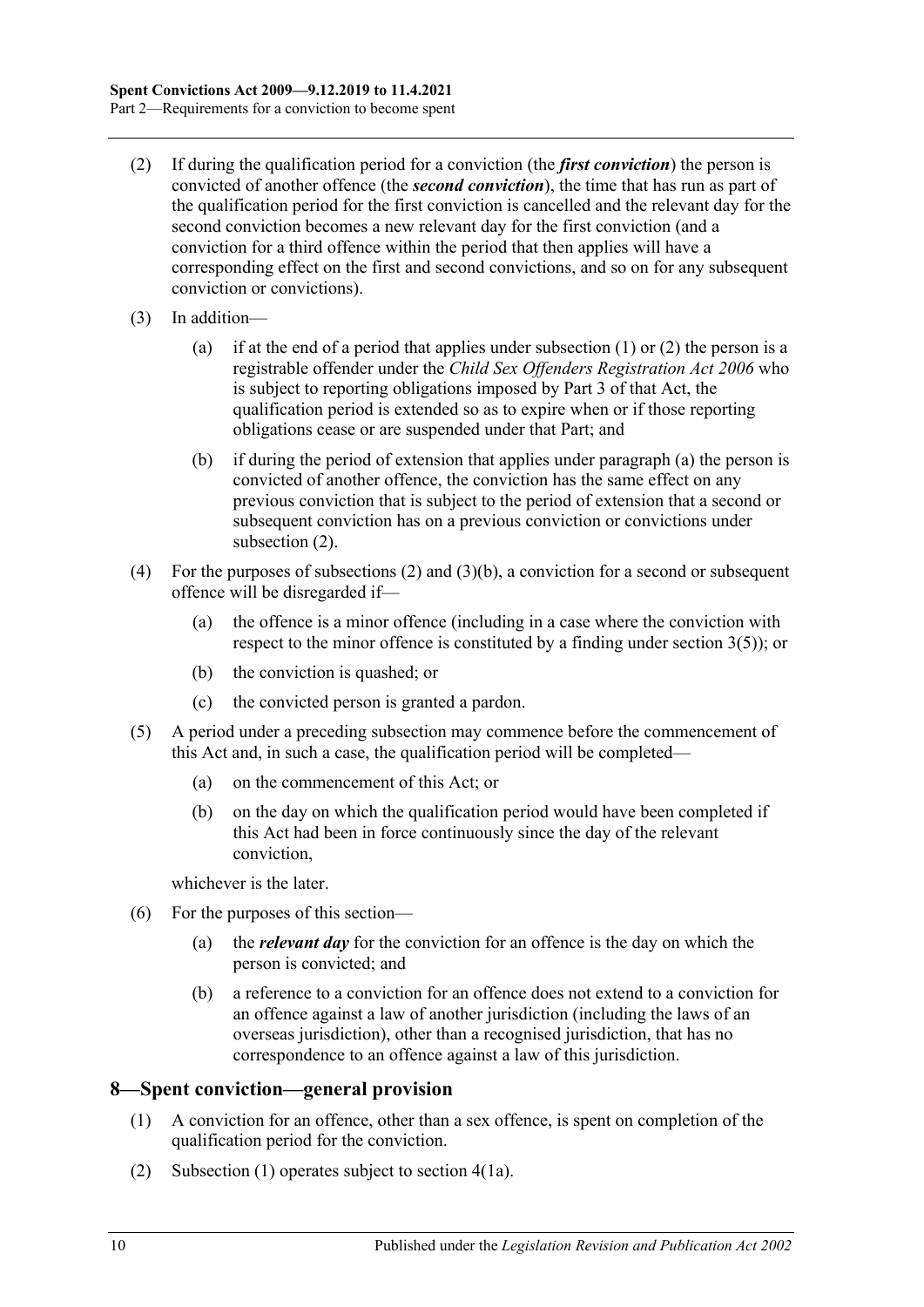#### <span id="page-10-0"></span>**8A—Spent conviction for an eligible sex offence**

- (1) A conviction for an eligible sex offence is spent if, on application by the convicted person in accordance with the regulations, a qualified magistrate makes an order that the conviction is spent.
- (2) An application for an order under this section in respect of a conviction—
	- (a) may not be made until the completion of the qualification period for the conviction; and
	- (b) may not be made if a qualified magistrate has refused to make an order under this section in respect of the same conviction within the preceding 2 years.
- (3) An application under this section may not be made in respect of a conviction for an offence against the laws of another jurisdiction.
- (4) [Schedule 2](#page-19-4) applies to an application under this section and to proceedings on an application.
- <span id="page-10-1"></span>(5) The making of an order under this section is at the discretion of the qualified magistrate and (subject to subsection (6)) that discretion will be exercised having regard to—
	- (a) the nature, circumstances and seriousness of the offence; and
	- (b) if a victim impact statement was furnished to the sentencing court in connection with the sentencing of the applicant for the offence (and that statement is available to the qualified magistrate)—anything referred to in that statement; and
	- (c) any penalty imposed, and any other order or requirement made or imposed by a court, in relation to the offence; and
	- (d) the length of time since the conviction; and
	- (e) all the circumstances of the applicant, including the circumstances of the applicant at the time of the commission of the offence and at the time of the application and whether the applicant appears to have rehabilitated and to be of good character; and
	- (f) whether the spending of the conviction and the non-disclosure of the offence to other persons by operation of an order under this section might present a risk to the public (and, if so, the extent of that risk); and
	- (g) whether there is any other public interest served in not making the order; and
	- (h) any other matter considered relevant by the qualified magistrate.
- (6) In the case of a designated sex-related offence, the qualified magistrate may make an order under this section without reference to any matters set out in [subsection](#page-10-1) (5) if the qualified magistrate is satisfied—
	- (a) that the offence is a designated sex-related offence; and
	- (b) that the conduct constituting the offence has ceased, by operation of law, to be an offence.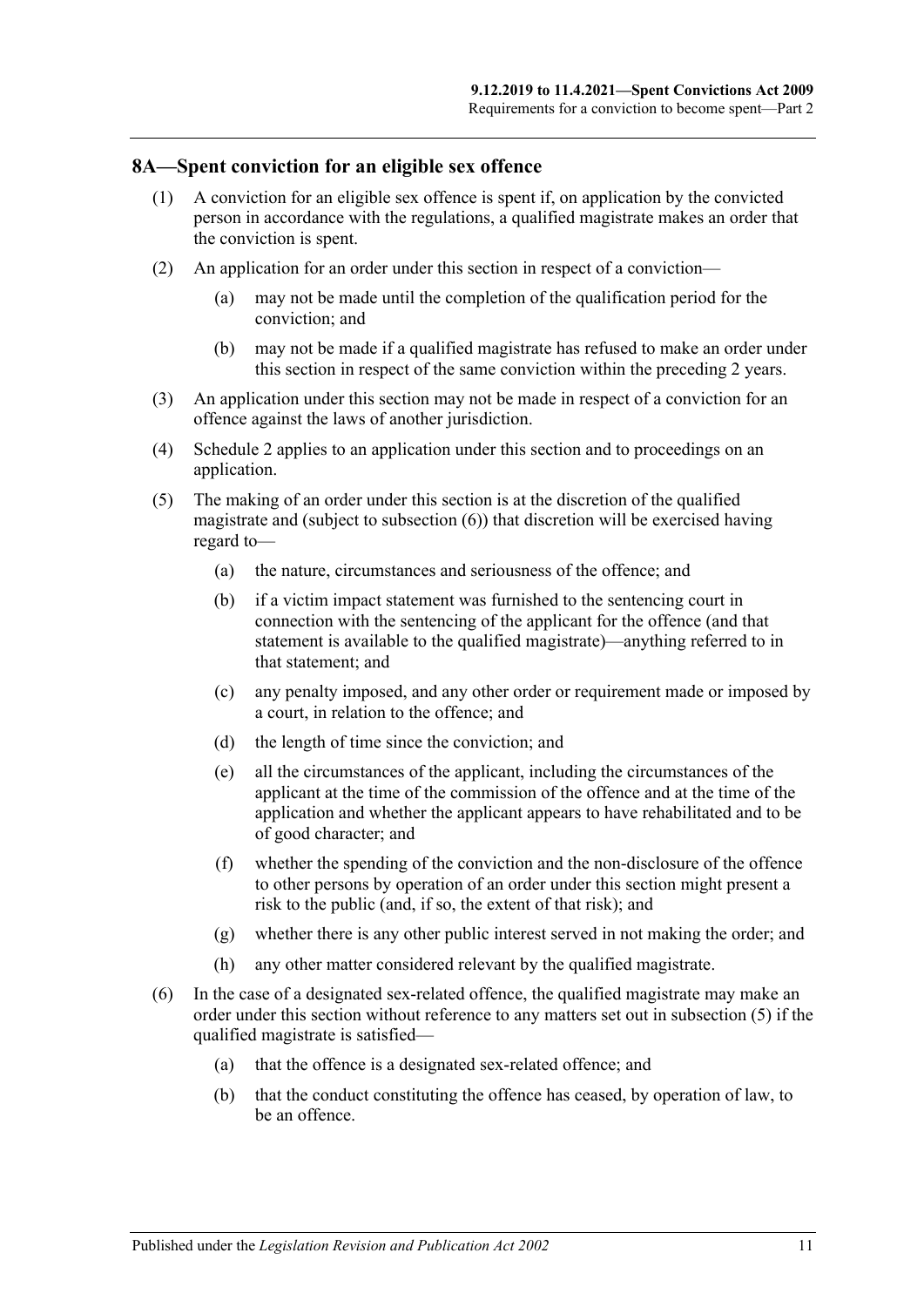## <span id="page-11-0"></span>**9—Subsequent conviction after conviction becomes spent**

- (1) A conviction of a person for an offence (the *first offence*) that is spent is not revived by the subsequent conviction of the person for another offence (the *later offence*).
- (2) However, if—
	- (a) the later offence was committed during the qualification period for the first offence; and
	- (b) the later offence is an offence for which a conviction during the qualification period for the first offence would have resulted in the cancellation of the time that had already run as part of the qualification period under [section](#page-9-1) 7(2) or [\(3\)\(b\),](#page-9-3)

the first offence will cease to be treated as a spent conviction under this Act while the qualification period for the later offence is running.

## <span id="page-11-2"></span><span id="page-11-1"></span>**Part 3—Effect of a conviction becoming spent**

## **Division 1—General provisions**

#### <span id="page-11-3"></span>**10—Ability to disregard spent convictions**

If a conviction of a person is spent—

- (a) a question about the person's criminal history is taken not to refer to the spent conviction, but to refer only to any of the person's convictions that are not spent: and
- (b) the person is not required to disclose to any other person for any purpose information concerning the spent conviction; and
- (c) in the application to the person of an Act, statutory instrument, agreement or arrangement—
	- (i) a reference to a conviction, however expressed, is taken not to refer to the spent conviction; and
	- (ii) a reference to the person's character or fitness, however expressed, is not to be taken as allowing or requiring account to be taken of the spent conviction; and
- (d) the spent conviction, or the non-disclosure of the spent conviction, is not a proper ground for—
	- (i) refusing the person any appointment, post, status or privilege; or
	- (ii) revoking any appointment, status or privilege held by the person, or dismissing the person from any post.

#### <span id="page-11-5"></span><span id="page-11-4"></span>**11—Unlawful disclosures—public records**

- (1) A person is guilty of an offence if—
	- (a) the person has access to records of convictions kept by or on behalf of a public authority; and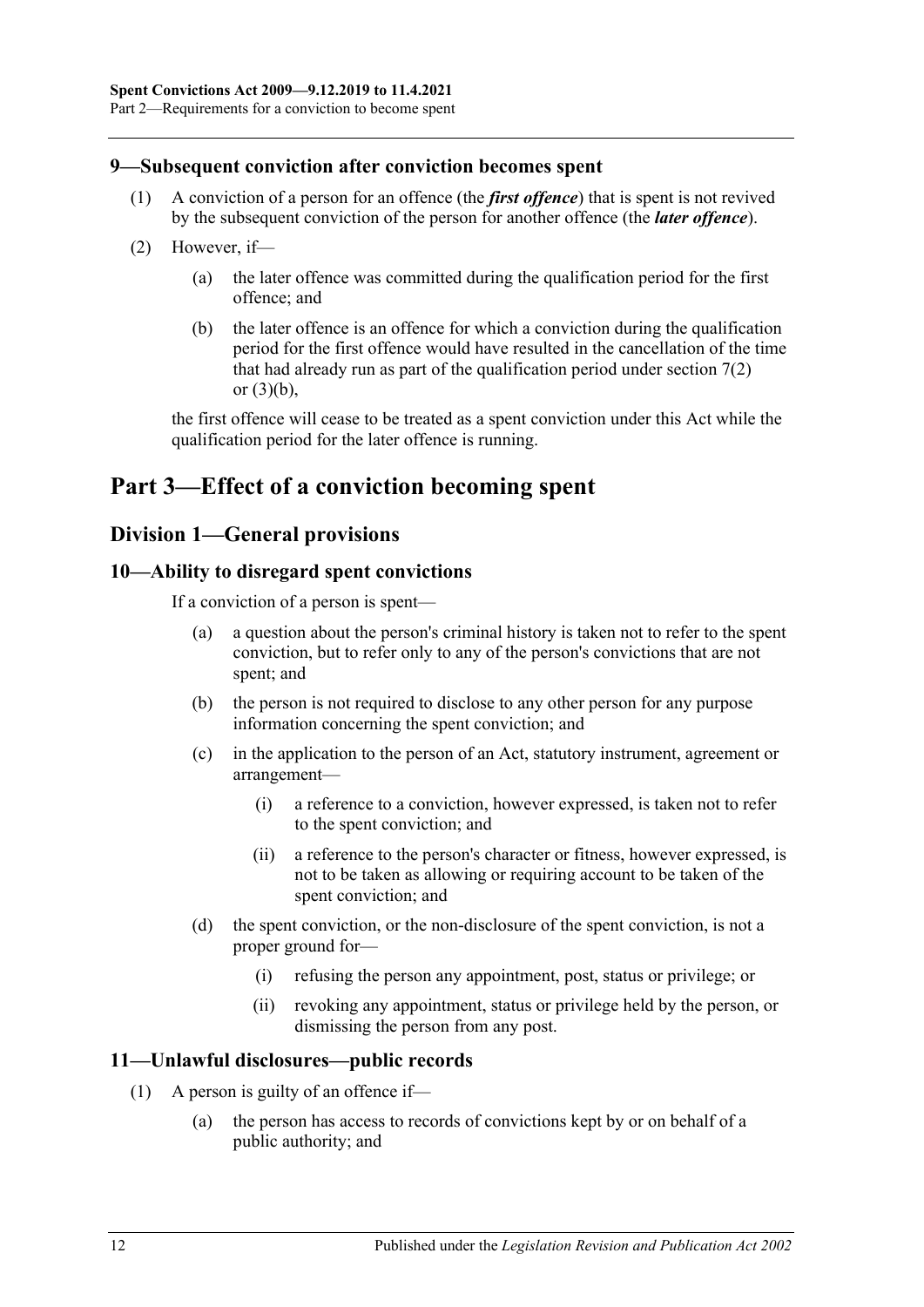- (b) the person discloses information about a spent conviction that the person has gained on account of that access; and
- (c) the person knew, or ought reasonably have known, at the time of the disclosure, that the information was about a spent conviction.

Maximum penalty: \$10 000.

- (2) It is a defence to a charge for an offence against [subsection](#page-11-5) (1) to prove—
	- (a) that the disclosure was made with the consent of the person whose conviction is spent; or
	- (b) that—
		- (i) the person who made the disclosure believed in good faith that the disclosure was within the ambit of an exclusion from the operation of this section under [Schedule 1;](#page-14-2) and
		- (ii) the disclosure occurred in circumstances where steps had been taken to avoid any breach of [subsection](#page-11-5) (1) by putting in place any systems or safeguards that might reasonably be expected to be provided.

## <span id="page-12-4"></span><span id="page-12-0"></span>**12—Unlawful disclosures—business activities**

- (1) A person is guilty of an offence if—
	- (a) the person, in the course of carrying on a business that includes or involves the provision of information about convictions for offences, discloses information about a spent conviction; and
	- (b) the person knew, or ought reasonably have known, at the time of the disclosure, that the information was about a spent conviction.

Maximum penalty: \$10 000.

- (2) It is a defence to a charge for an offence against [subsection](#page-12-4) (1) to prove—
	- (a) that the disclosure forms part of the ongoing disclosure of the information in materials or in a manner that cannot be reasonably altered to remove information about the spent conviction; and
	- (b) that the disclosure of the information commenced before the conviction became a spent conviction.

## <span id="page-12-1"></span>**Division 2—Exclusions**

#### <span id="page-12-2"></span>**13—Exclusions**

(1) [Schedule 1](#page-14-2) sets out exclusions from the operation of [Division 1.](#page-11-2)

#### <span id="page-12-3"></span>**13A—Exclusions may not apply**

- (1) A person in relation to whom a conviction for an offence is spent may apply to a qualified magistrate for an order that 1 or more of clauses [7](#page-16-2) and [8](#page-17-0) of [Schedule 1](#page-14-2) do not apply in relation to the offence.
- (2) An application under this section must be made in accordance with the regulations.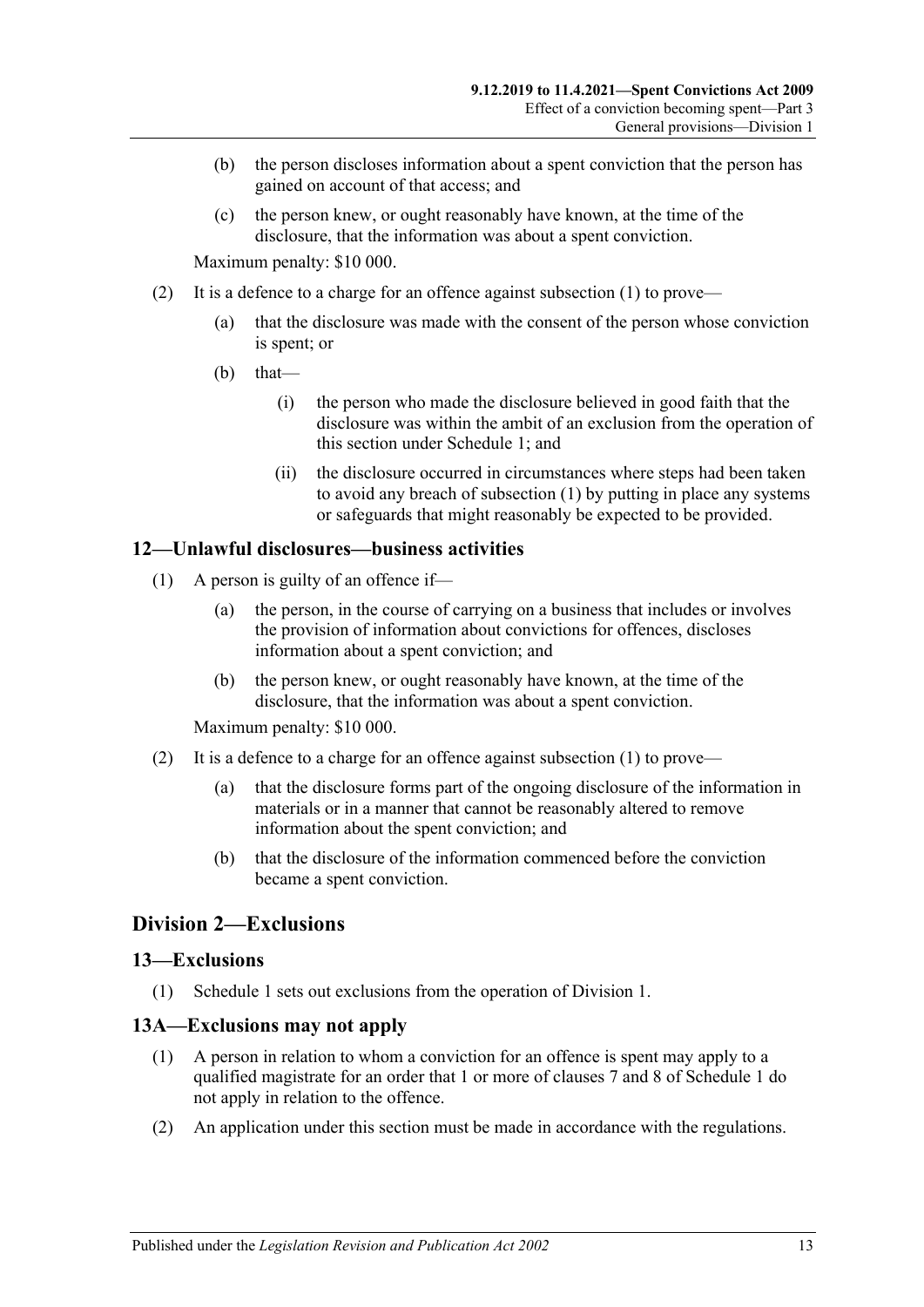- (3) An application for an order under this section in relation to an offence may not be made if a qualified magistrate has refused to make an order under this section in relation to the same offence within the preceding 2 years.
- (4) An application under this section may not be made in respect of a conviction for an offence against the laws of another jurisdiction.
- (5) [Schedule 2](#page-19-4) applies to an application under this section and to proceedings on an application.
- (6) The making of an order under this section is at the discretion of the qualified magistrate and that discretion will be exercised having regard to—
	- (a) the nature, circumstances and seriousness of the offence; and
	- (c) in the case of an application that relates to [clause](#page-16-2) 7 of [Schedule 1—](#page-14-2)if the offence involved a vulnerable person or persons; and
	- (d) if a victim impact statement was furnished to the sentencing court in connection with the sentencing of the applicant for the offence (and that statement is available to the qualified magistrate)—anything referred to in that statement; and
	- (e) any penalty imposed, and any other order or requirement made or imposed by a court, in relation to the offence; and
	- (f) all the circumstances of the applicant, including the circumstances of the applicant at the time of the commission of the offence and at the time of the application and whether the applicant appears to have rehabilitated and to be of good character; and
	- (g) whether the removal of the exclusion by operation of an order under this section might present a risk to children, vulnerable persons or the public more generally (and, if so, the extent of that risk); and
	- (h) whether there is any public interest served in not making the order; and
	- (i) any other matter considered relevant by the qualified magistrate.
- (7) An order under this section will have effect according to its terms.
- (8) An order under this section does not limit the operation of [clause](#page-18-0) 9A of [Schedule 1](#page-14-2) in any respect.

## <span id="page-13-0"></span>**Part 4—Miscellaneous**

## <span id="page-13-1"></span>**14—Improperly obtaining information about spent convictions**

A person must not fraudulently or dishonestly obtain information about a spent conviction from records of convictions kept by or on behalf of a public authority. Maximum penalty: \$10 000.

#### <span id="page-13-2"></span>**15—Prerogative of mercy not affected**

This Act does not affect the exercise of the Royal prerogative of mercy.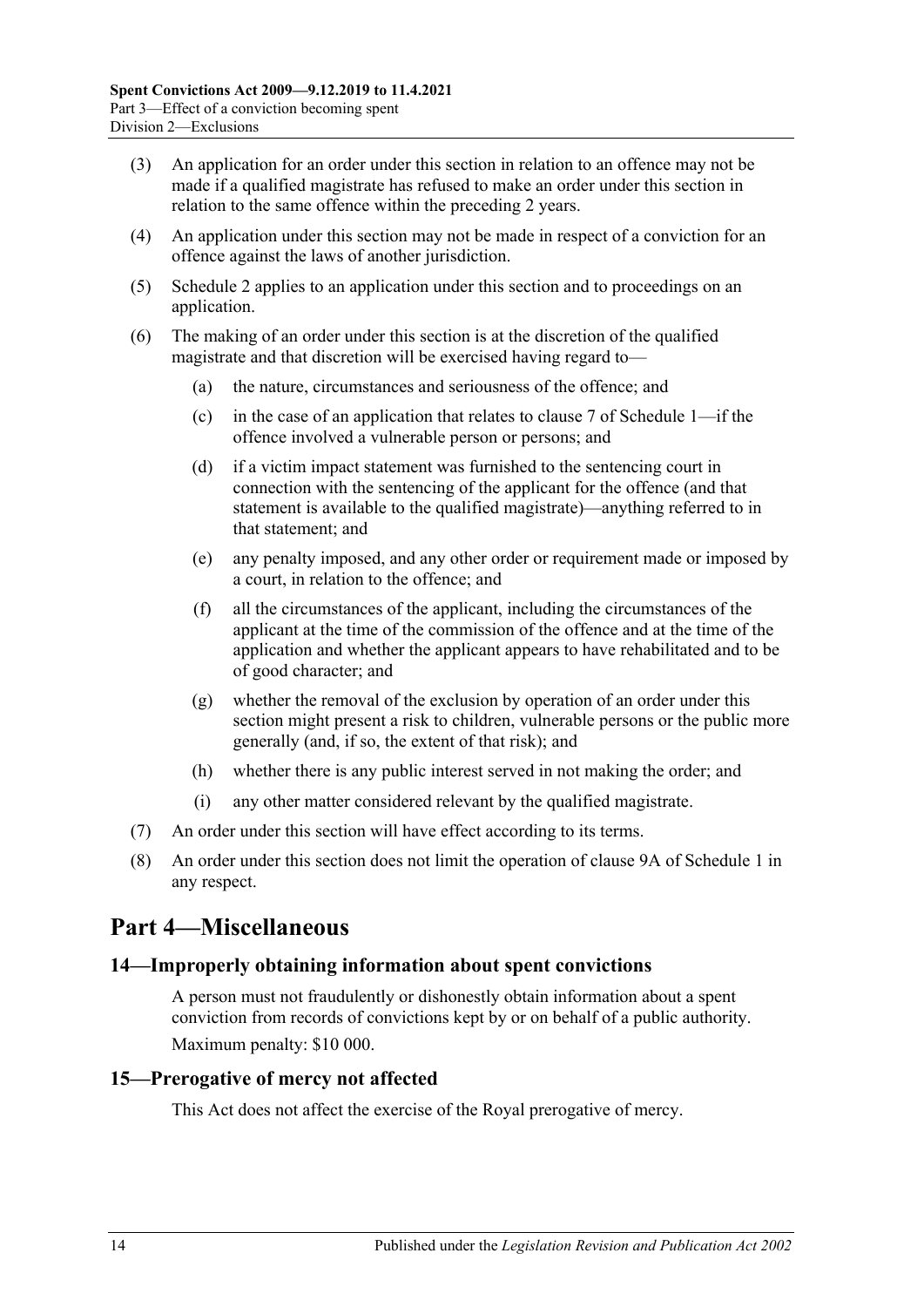### <span id="page-14-0"></span>**16—Act does not authorise destruction of records**

This Act does not authorise or require the destruction by or on behalf of a public authority of a record relating to a spent conviction, a quashed conviction or a pardon.

#### <span id="page-14-1"></span>**17—Regulations**

- (1) The Governor may make such regulations as are contemplated by, or necessary or expedient for the purposes of, this Act.
- (2) The regulations may—
	- (a) be of general or limited application;
	- (b) vary according to the persons, times, places or circumstances to which they are expressed to apply.

## <span id="page-14-2"></span>**Schedule 1—Exclusions**

#### <span id="page-14-3"></span>**a1—Application of exclusions**

- (1) An exclusion set out in a clause of this Schedule—
	- (a) does not apply in relation to an offence if the conviction has been quashed and the person has been granted a pardon for the offence, except—
		- (i) in relation to the operation of [clause](#page-18-0) 9A; or
		- (ii) as may be prescribed by the regulations;
	- (b) does not apply in relation to a designated sex-related offence in relation to which an order has been made under [section](#page-10-0) 8A, except as may be prescribed by the regulations.
- (2) An exclusion under clause 7 or 8 does not apply in relation to an offence committed by a particular person if a qualified magistrate has made an order to that effect under [section](#page-12-3) 13A.
- (4) The regulations may provide that an exclusion set out in a clause of this Schedule does not apply in relation to a finding (as constituting a conviction for the purposes of this Act) that is taken to be immediately spent under section 4(1a).

#### <span id="page-14-4"></span>**1—Justice agencies**

- (1) [Part 3 Division 1](#page-11-2) does not apply to the performance of a function or the exercise of a power by—
	- (a) a justice agency; or
	- (b) a person who is acting as a member, officer, employee, agent or contractor of a justice agency.
- (2) [Part 3 Division 1](#page-11-2) does not apply if the disclosure is made, or to be made, to or is made  $by-$ 
	- (a) a justice agency; or
	- (b) a person who is acting as a member, officer, employee, agent or contractor of a justice agency.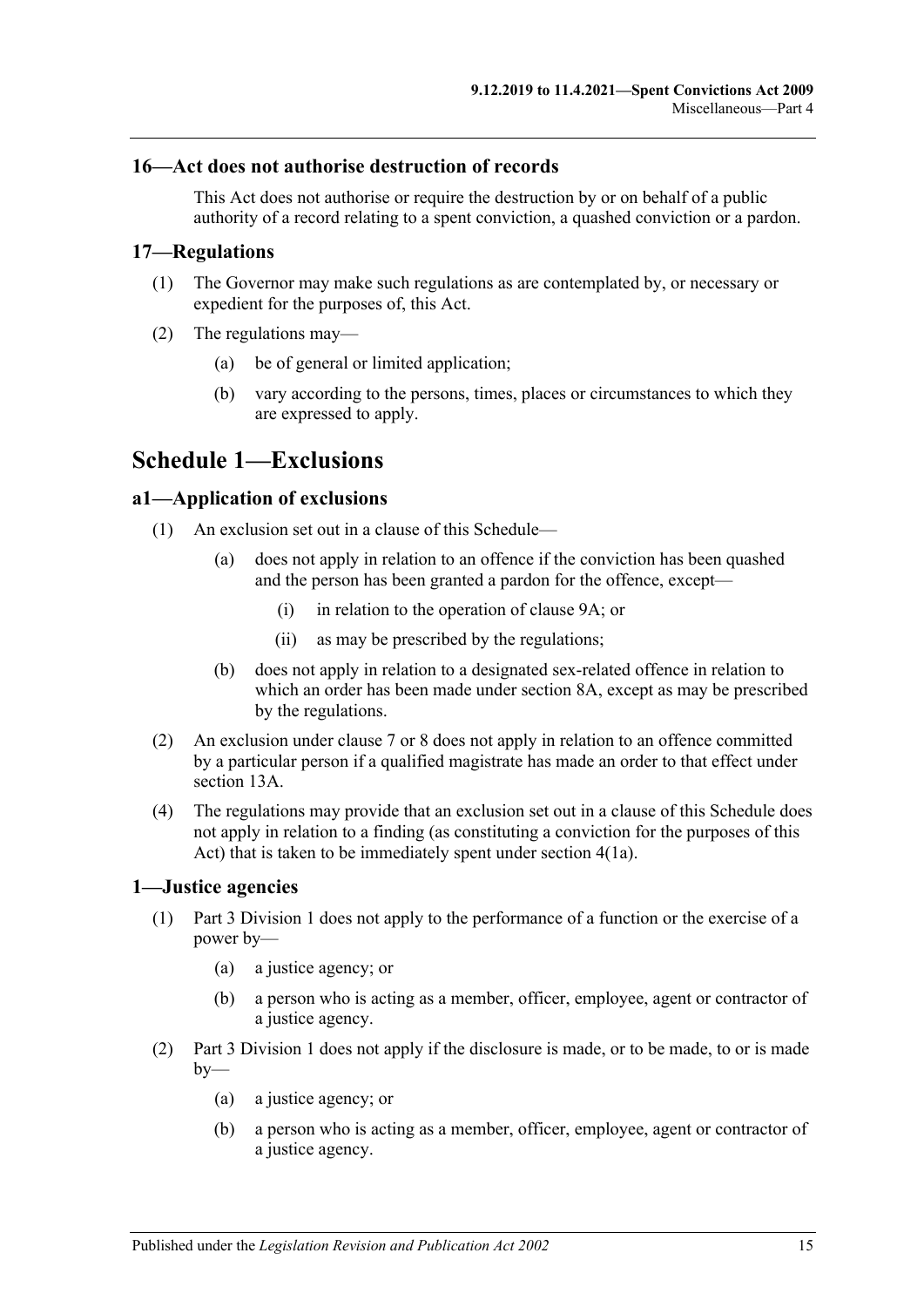- (3) [Part 3 Division 1](#page-11-2) does not apply if a disclosure is made, or to be made, to or is made by a justice agency for the purposes of assessing—
	- (a) prospective employees or prospective members of the agency; or
	- (b) persons proposed to be engaged as consultants to, or to perform services for, the agency or a member of the agency.

#### <span id="page-15-0"></span>**2—Commonwealth agencies**

[Part 3 Division 1](#page-11-2) does not apply if a disclosure is made, or to be made, to or is made  $by-$ 

- (a) an intelligence or security agency, for the purpose of assessing—
	- (i) prospective employees or prospective members of the agency; or
	- (ii) persons proposed to be engaged as consultants to, or to perform services for, the agency or a member of the agency; or
- (b) a Commonwealth authority, for the purpose of assessing appointees or prospective appointees to a designated Commonwealth position; or
- (c) a person who makes a decision under the *Migration Act 1958* of the Commonwealth, the *Australian Citizenship Act 2007* of the Commonwealth or the *Immigration Act 1980* of the Territory of Norfolk Island, for the purpose of making that decision; or
- (d) AUSTRAC, for the purpose of assessing—
	- (i) prospective members of the staff of AUSTRAC; or
	- (ii) persons proposed to be engaged as consultants under subsection 225(1) of the *Anti-Money Laundering and Counter-Terrorism Financing Act 2006* of the Commonwealth; or
	- (iii) persons whose services are proposed to be made available to AUSTRAC under subsection 225(3) of that Act; or
- (e) a person or body, for the purpose of instituting or conducting proceedings for any offence.

## <span id="page-15-1"></span>**3—Designated judicial authorities**

- (1) [Part 3 Division 1](#page-11-2) does not apply in connection with proceedings before, or the making of any decision by, a designated judicial authority (including any proceedings associated with jury selection or service or otherwise with respect to the operation of a jury, a decision concerning sentencing, or a decision concerning the granting of bail).
- (2) However, a designated judicial authority before which evidence of a spent conviction is admitted must take such steps as are, in the opinion of the designated judicial entity, appropriate to avoid or minimise publication of the evidence.

#### <span id="page-15-2"></span>**4—Parole Board**

[Part 3 Division 1](#page-11-2) does not apply in connection with proceedings before, or the making of any decision by, the Parole Board.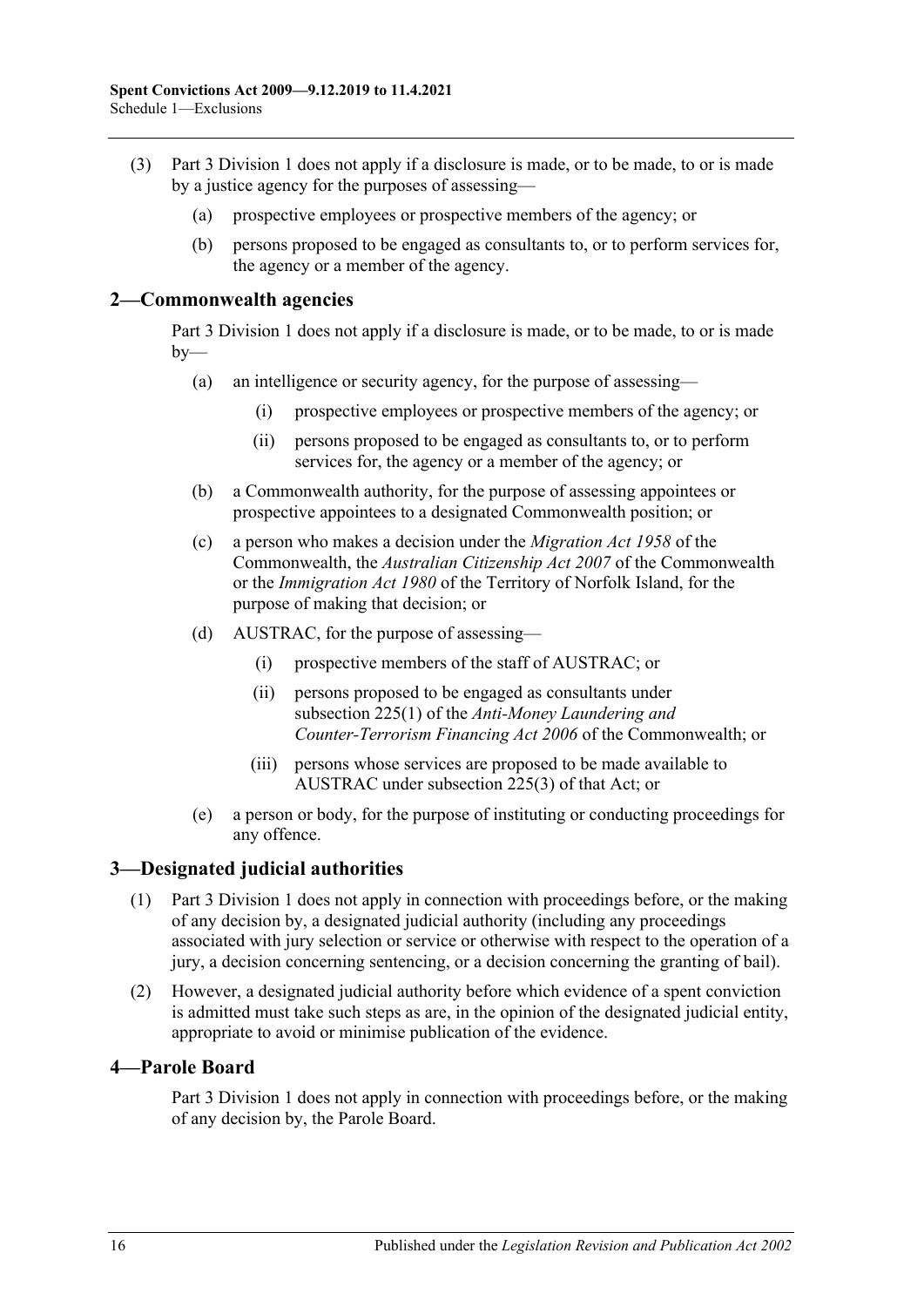### <span id="page-16-0"></span>**5—Judicial and associated officers**

[Part 3 Division 1](#page-11-2) does not apply in relation to an assessment of the suitability of a person appointed, or being considered for appointment—

- (a) as a judge, magistrate or justice of the peace; or
- (b) as a member of a court or tribunal prescribed by the regulations for the purposes of this paragraph.

### <span id="page-16-1"></span>**6—Care of children**

- (1) [Part 3 Division 1](#page-11-2) does not apply in relation to—
	- (a) any administrative, judicial or other inquiry into, or assessment of, the fitness of a person to have the guardianship or custody of a child, or access to a child; or
	- (b) any assessment of the fitness of a person undertaking, or seeking to undertake, (including without any fee or reward) work or any other activity that directly involves—
		- (i) the care, control, supervision or instruction of children; or
		- (ii) otherwise working in close proximity with children on a regular basis; or
	- (c) any assessment of the fitness of a person undertaking, or seeking to undertake, (including without any fee or reward) work or any other activity that directly involves acting as an advocate for children in legal proceedings; or
	- (d) without limiting a preceding paragraph, a disclosure required or permitted by or under another law (including a law of another jurisdiction (including a law of an overseas jurisdiction)) in relation to a person who works, or who is seeking to work, with children; or
	- $(e)$  any-
		- (i) disciplinary or fitness inquiry or investigation; or
		- (ii) enforcement action or proceedings (including for the suspension or cancellation of a registration, licence, accreditation or other authorisation or authority),

associated with a person within a preceding paragraph.

(2) This clause extends to cases involving circumstances arising outside this jurisdiction.

## <span id="page-16-2"></span>**7—Care of vulnerable people**

- (1) [Part 3 Division 1](#page-11-2) does not apply in relation to—
	- (a) any administrative, judicial or other inquiry into, or assessment of, the fitness of a person to have the guardianship of an aged person or persons with a disability (including an intellectual disability), illness or impairment; or
	- (b) any assessment of the fitness of a person undertaking, or seeking to undertake, (including without any fee or reward) work or any other activity that directly involves—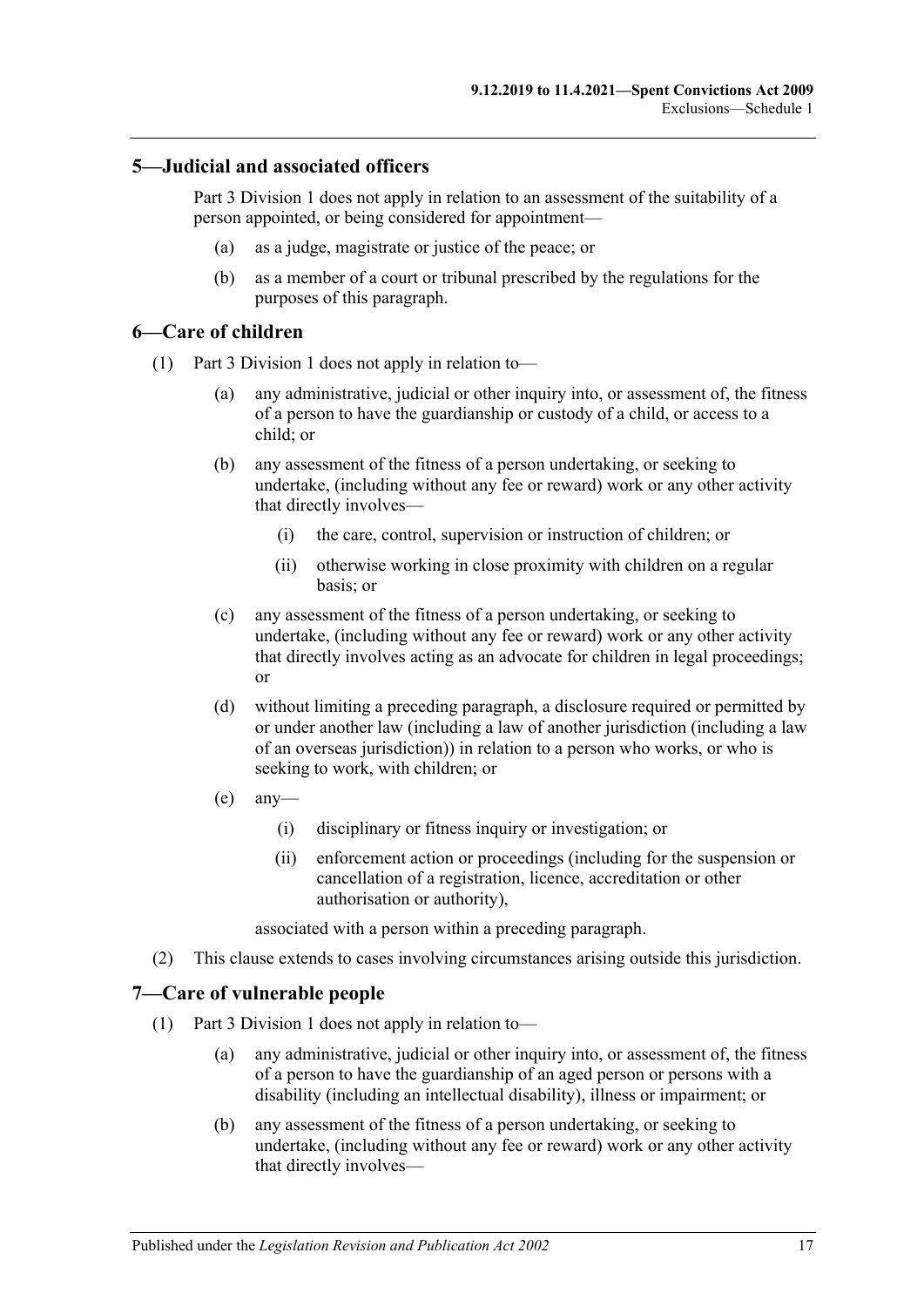- (i) the care of aged persons or persons with a disability (including an intellectual disability), illness or impairment in legal proceedings; or
- (ii) otherwise working in close proximity with aged persons or persons with a disability (including an intellectual disability), illness or impairment; or
- (c) any assessment of the fitness of a person undertaking, or seeking to undertake, (including without any fee or reward) work or any other activity that directly involves acting as an advocate for aged persons or persons with a disability (including an intellectual disability), illness or impairment in legal proceedings; or
- $(d)$  any—
	- (i) disciplinary or fitness inquiry or investigation; or
	- (ii) enforcement action or proceedings (including for the suspension or cancellation of a registration, licence, accreditation or other authorisation or authority),

associated with a person within a preceding paragraph.

(2) This clause extends to cases involving circumstances arising outside this jurisdiction.

## <span id="page-17-0"></span>**8—Activities associated with a character test**

- (1) [Part 3 Division 1](#page-11-2) does not apply in relation to—
	- (a) any assessment of whether a person who, pursuant to statute, has obtained, or is seeking, registration or enrolment, or a licence, accreditation or other authorisation or authority, in or in relation to an occupation, profession, position or activity, is a fit and proper person or a person of good character; or
	- $(b)$  any-
		- (i) disciplinary or fitness inquiry or investigation; or
		- (ii) enforcement action or proceedings (including for the suspension or cancellation of a registration, licence, accreditation or other authorisation or authority),

associated with a person within the preceding paragraph.

(2) This clause extends to cases involving circumstances arising outside this jurisdiction.

## <span id="page-17-1"></span>**9—Firefighting, police and correctional services**

- (1) [Part 3 Division 1](#page-11-2) does not apply in relation to a disclosure to an authority concerned with the prevention or fighting of fires about a conviction that relates to the setting or lighting of a fire.
- (2) [Part 3 Division 1](#page-11-2) does not apply in relation to a person employed, or seeking employment, as a police officer.
- (3) [Part 3 Division 1](#page-11-2) does not apply in relation to a person employed in, or seeking employment in, an office or position involving duties connected with the punishment, probation or paroling of offenders.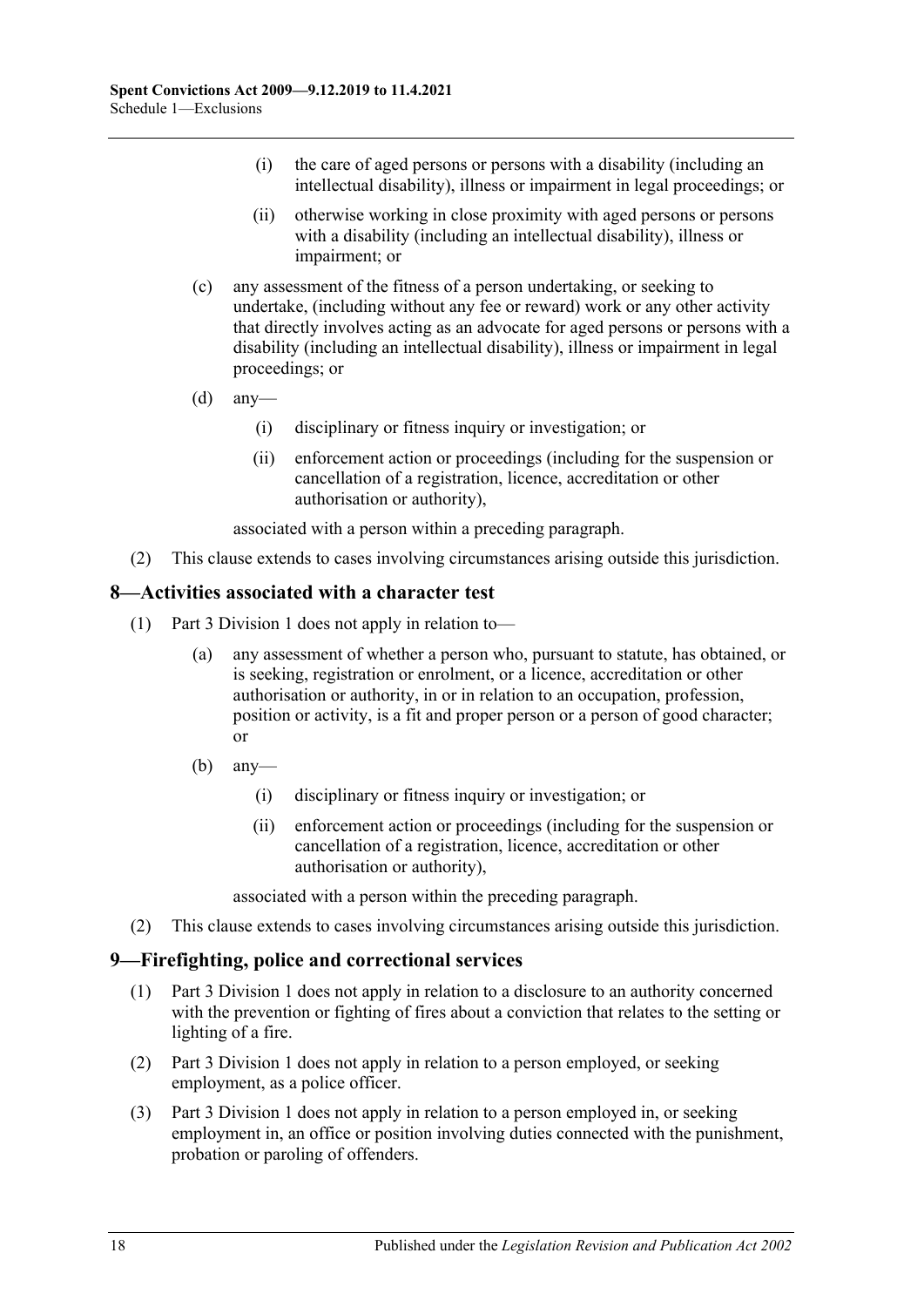#### <span id="page-18-2"></span><span id="page-18-0"></span>**9A—Screening units**

- (1) [Part 3 Division 1](#page-11-2) does not apply—
	- (a) to the performance of a function or the exercise of a power by a prescribed screening unit in prescribed circumstances; or
	- (b) in relation to an entity acting in prescribed circumstances on the basis of information furnished by a prescribed screening unit.
- <span id="page-18-3"></span>(2) However, if a prescribed screening unit is in possession of information relating to—
	- (a) a conviction that has been quashed, or in relation to which the person has been granted a pardon for the offence; or
	- (b) a conviction that is constituted by a finding that is to be treated as a conviction under [section](#page-6-1) 3(5) and that is taken to be spent under [section](#page-6-4) 4(1a); or
	- (c) a conviction for an offence in relation to which an order has been made under [section](#page-12-3) 13A,

the exclusion constituted under [subclause](#page-18-2) (1) will not apply unless the prescribed screening unit is satisfied that there are good reasons for the exclusion to have effect under this Act.

- (3) In acting under [subclause](#page-18-3) (2)—
	- (a) the prescribed screening unit must, when considering whether good reasons exist for the purposes of that subclause, give strong weight to the fact that the conviction or circumstances relate to—
		- (i) a conviction that no longer applies in relation to the person (in the case of a quashed conviction or pardon); or
		- (ii) circumstances that did not lead to an actual conviction (in the case of circumstances to which [section](#page-6-1) 3(5) applies); or
		- (iii) circumstances where a qualified magistrate has been willing to make an order under [section](#page-12-3) 13A,

as the case may be; and

- (b) if the prescribed screening unit decides that there are good reasons for the exclusion to have effect, the prescribed screening unit must provide reasons in accordance with the regulations.
- (4) In this clause—

*prescribed screening unit* means an entity (including an entity constituted under, or for the purposes of, a law of another jurisdiction) prescribed by the regulations for the purposes of this definition.

## <span id="page-18-1"></span>**10—Official records**

[Part 3 Division 1](#page-11-2) does not apply in relation to a disclosure or a disclosure of information where the disclosure is made, in the course of official duties, by a person who has custody of or access to an official record.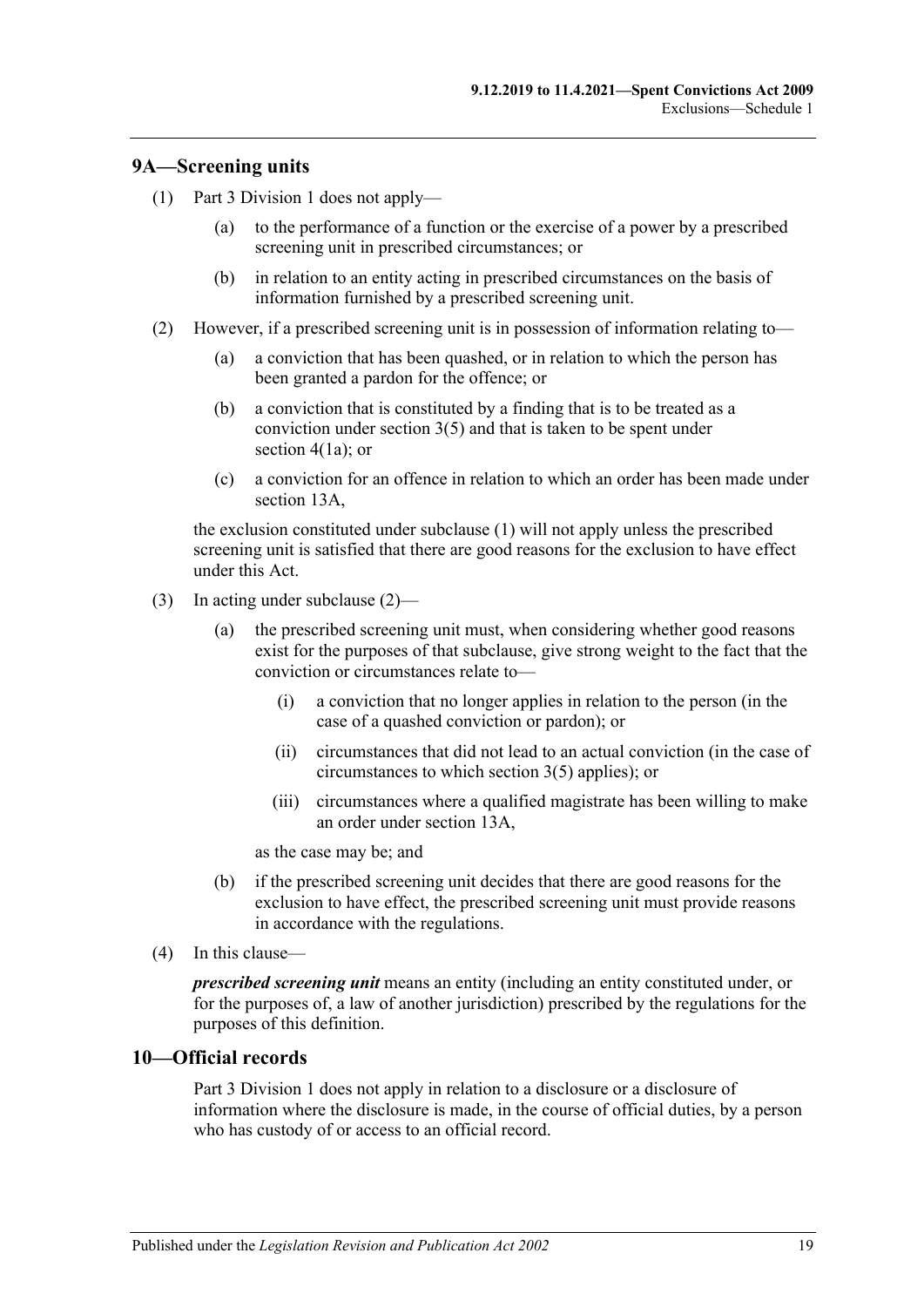## <span id="page-19-0"></span>**11—Archives and libraries**

[Part 3 Division 1](#page-11-2) does not apply to an archive or library (or a person acting in the performance of a function of an archive or library) in accordance with the normal procedures of the archive or library.

## <span id="page-19-1"></span>**12—Reports and authorised publications**

[Part 3 Division 1](#page-11-2) does not apply in relation to a disclosure—

- (a) made in the ordinary course of the preparation, publication or use of a textbook, report, article or collection of material published for historical, educational, scientific or professional purposes, or in the ordinary course of any lecture, class or discussion given or held for any such purpose; or
- (b) made in connection with the preparation, publication or use of a genuine series of law reports on proceedings in courts or tribunals; or
- (c) made in connection with the preparation, publication or use of the official records of a court or tribunal.

## <span id="page-19-2"></span>**13—Non-identifying information**

[Part 3 Division 1](#page-11-2) does not apply if a disclosure does not contain any information that would tend to identify the convicted person.

## <span id="page-19-3"></span>**14—Prescribed exclusions**

The regulations may prescribe other exclusions from the operation of [section](#page-11-3) 10, [11](#page-11-4) or [12.](#page-19-1)

## <span id="page-19-4"></span>**Schedule 2—Provisions relating to proceedings before a qualified magistrate**

## <span id="page-19-5"></span>**1—Interpretation**

In this Schedule—

*exemption order* means an order under [section](#page-12-3) 13A;

*prescribed order* means an exemption order or a spent convictions order;

*spent conviction order* means an order under [section](#page-10-0) 8A.

## <span id="page-19-6"></span>**2—Extent of application**

- (1) An application for an exemption order may relate to more than 1 relevant clause under [Schedule 1](#page-14-2) and be made in relation to more than 1 offence.
- (2) An application for a spent conviction order may be made in relation to more than 1 conviction.
- (3) An application for an exemption order and an application for a spent conviction order made by the same person may be heard jointly.

## <span id="page-19-7"></span>**3—Notice of application**

- (1) The Attorney-General and the Commissioner of Police—
	- (a) must each be served with a copy of an application for a prescribed order; and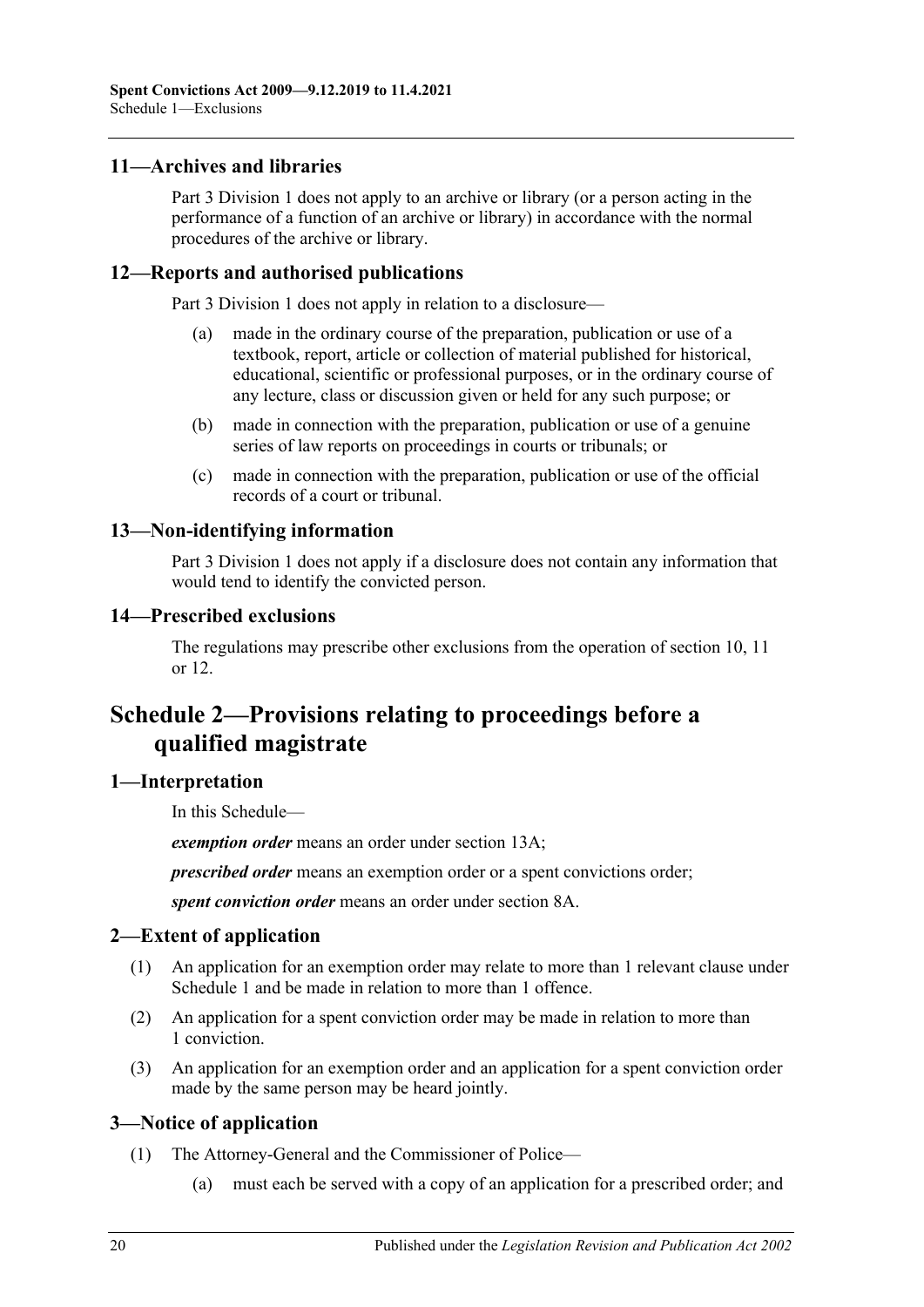- (b) may each intervene in the proceedings relating to an application for a prescribed order and, in so doing, be represented at a hearing of the application.
- (2) In addition, in the case of an application for an exemption order that relates to clause [7](#page-16-2) of [Schedule 1,](#page-14-2) the designated Minister—
	- (a) must be served with a copy of the application; and
	- (b) may intervene in the proceedings relating to the application and, in so doing, be represented at a hearing of the application.
- (3) In this clause—

*designated Minister* means—

(b) in relation to an application for an exemption order that relates to [clause](#page-16-2) 7 of [Schedule 1—](#page-14-2)the Minister for Disabilities;

*Minister for Children's Protection* means the Minister who has portfolio responsibility for the office within the public service that is primarily concerned with undertaking working with children checks under the *[Child Safety \(Prohibited Persons\)](http://www.legislation.sa.gov.au/index.aspx?action=legref&type=act&legtitle=Child%20Safety%20(Prohibited%20Persons)%20Act%202016)  Act [2016](http://www.legislation.sa.gov.au/index.aspx?action=legref&type=act&legtitle=Child%20Safety%20(Prohibited%20Persons)%20Act%202016)*;

*Minister for Disabilities* means the Minister who has portfolio responsibility for matters associated with the interests of persons with a disability.

#### <span id="page-20-0"></span>**4—Conduct of proceedings**

- (1) An application for a prescribed order must be heard in private unless the applicant consents to the hearing being in public or the qualified magistrate considers that, in the circumstances of the case, the hearing should be in public.
- (2) If a hearing is held in private, the qualified magistrate may give directions as to who may be present.
- (3) If a hearing is held in public, the qualified magistrate may order that there must not be published by any means any particulars likely to lead to the identification of the applicant.

#### <span id="page-20-2"></span><span id="page-20-1"></span>**5—Principles governing hearings**

- (1) In any proceedings for a prescribed order—
	- (a) the qualified magistrate is not bound by the rules of evidence but may inform himself or herself as the qualified magistrate thinks fit; and
	- (b) the qualified magistrate must act according to equity, good conscience and the substantial merits of the case without regard to technicalities and legal forms.
- <span id="page-20-4"></span>(2) Without limiting [subclause](#page-20-2) (1) and despite any other clause, but subject to [subclause](#page-20-3) (3), a qualified magistrate may, if he or she thinks it appropriate, conduct all or part of any proceedings entirely on the basis of documents without the applicant or any representative attending or participating in a hearing.
- <span id="page-20-3"></span>(3) [Subclause](#page-20-4) (2) does not apply if the Attorney-General or another Minister, or the Commissioner of Police, has intervened in the proceedings.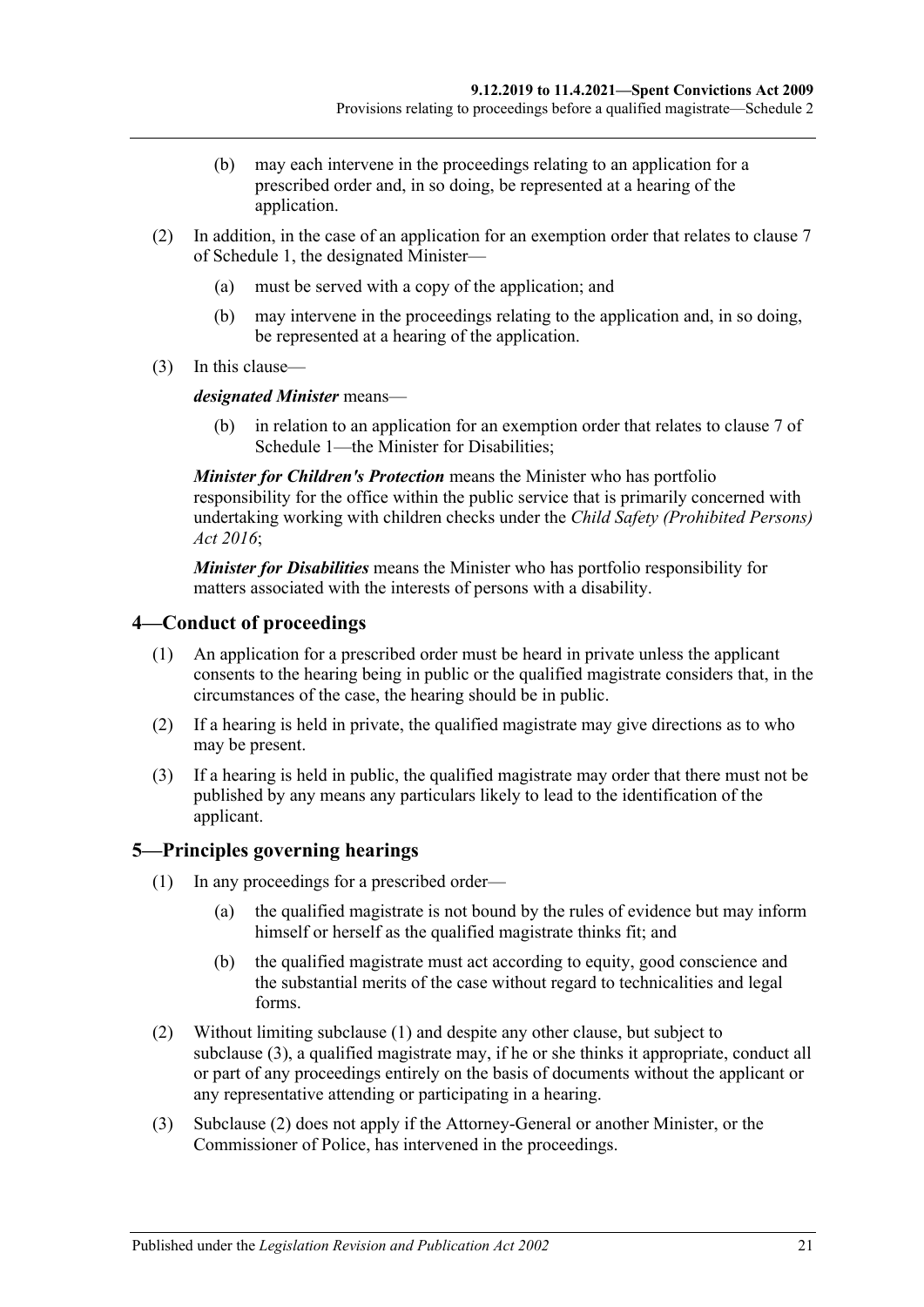(4) A qualified magistrate may, if satisfied that an application for a prescribed order is vexatious, misconceived or lacking in substance, dismiss the application without holding a hearing.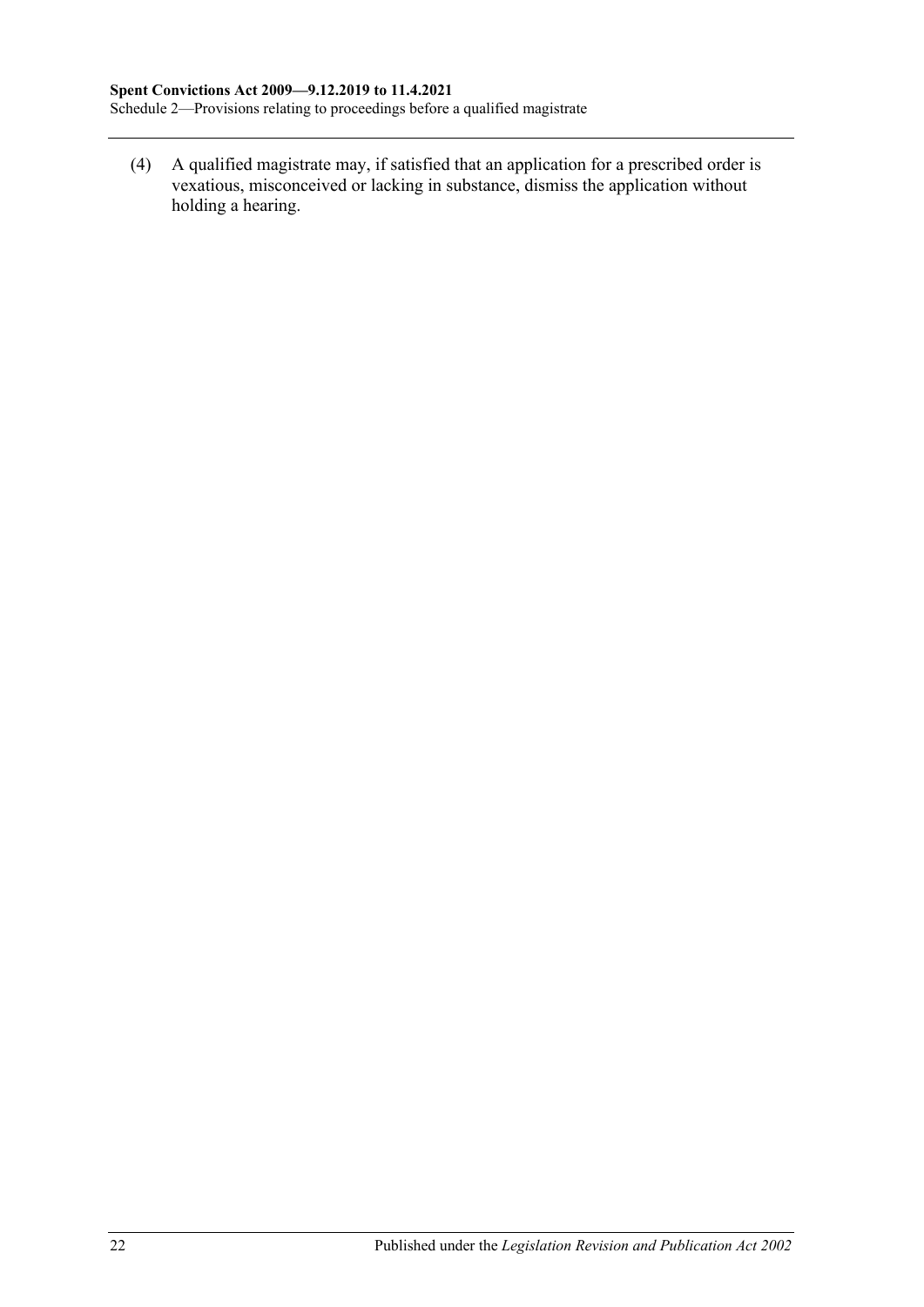## <span id="page-22-0"></span>**Legislative history**

## **Notes**

- Amendments of this version that are uncommenced are not incorporated into the text.
- Please note—References in the legislation to other legislation or instruments or to titles of bodies or offices are not automatically updated as part of the program for the revision and publication of legislation and therefore may be obsolete.
- Earlier versions of this Act (historical versions) are listed at the end of the legislative history.
- For further information relating to the Act and subordinate legislation made under the Act see the Index of South Australian Statutes or www.legislation.sa.gov.au.

## **Principal Act and amendments**

New entries appear in bold.

| Year | No  | Title                                                                                              | Assent     | Commencement                                                                 |
|------|-----|----------------------------------------------------------------------------------------------------|------------|------------------------------------------------------------------------------|
| 2009 | 72  | <b>Spent Convictions Act 2009</b>                                                                  | 10.12.2009 | 13.2.2011 (Gazette 10.2.2011 p459)                                           |
| 2013 | 2   | <b>Spent Convictions (Miscellaneous)</b><br>Amendment Act 2013                                     | 14.2.2013  | 5.5.2013 (Gazette 2.5.2013 p1391)                                            |
| 2013 | -11 | <i>Statutes Amendment</i><br>(Attorney-General's Portfolio)<br>Act 2013                            | 18.4.2013  | Pt 10 (s 23)-5.5.2013 immediately<br>after 2/2013 (Gazette 2.5.2013 p1391)   |
| 2013 | 87  | Statutes Amendment (Assessment of<br>Relevant History) Act 2013                                    | 5.12.2013  | Pt 4 (ss $10-12$ )-16.2.2014 (Gazette<br>13.2.2014 p887)                     |
| 2013 | 88  | <b>Spent Convictions (Decriminalised</b><br>Offences) Amendment Act 2013                           | 5.12.2013  | 22.12.2013 (Gazette 19.12.2013 p4927)                                        |
| 2017 | 35  | <b>Statutes Amendment (National</b><br>Policing Information Systems and<br>Services) Act 2017      | 22.8.2017  | Pt 5 (s $6$ ) -22.8.2017                                                     |
| 2017 | 53  | Statutes Amendment (Sentencing)<br>Act 2017                                                        | 28.11.2017 | Pt 19 (s 30)-30.4.2018 (Gazette<br>6.2.2018 p612                             |
| 2017 | 64  | Children's Protection Law Reform<br>(Transitional Arrangements and<br>Related Amendments) Act 2017 | 12.12.2017 | Pt 18 (ss 126 to 128)-1.7.2019<br>(Gazette 17.1.2019 p93)                    |
| 2017 | 70  | <b>Statutes Amendment</b><br>(Attorney-General's Portfolio No 3)<br>Act 2017                       | 12.12.2017 | Pt 12 (ss 28 to 30)-9.12.2019 (Gazette<br>31.10.2019 p3618)                  |
| 2019 | 21  | <b>Statutes Amendment</b><br>(Attorney-General's Portfolio)<br>$(No 2)$ Act 2019                   | 19.9.2019  | Pt 14 (ss 21 & 22)-9.12.2019<br>immediately after Pt 12 of 70/2017:<br>s2(6) |
| 2020 | 42  | <b>Spent Convictions (Decriminalised</b><br>Offences) Amendment Act 2020                           | 10.12.2020 | 12.4.2021 (Gazette 8.4.2021 p1131)                                           |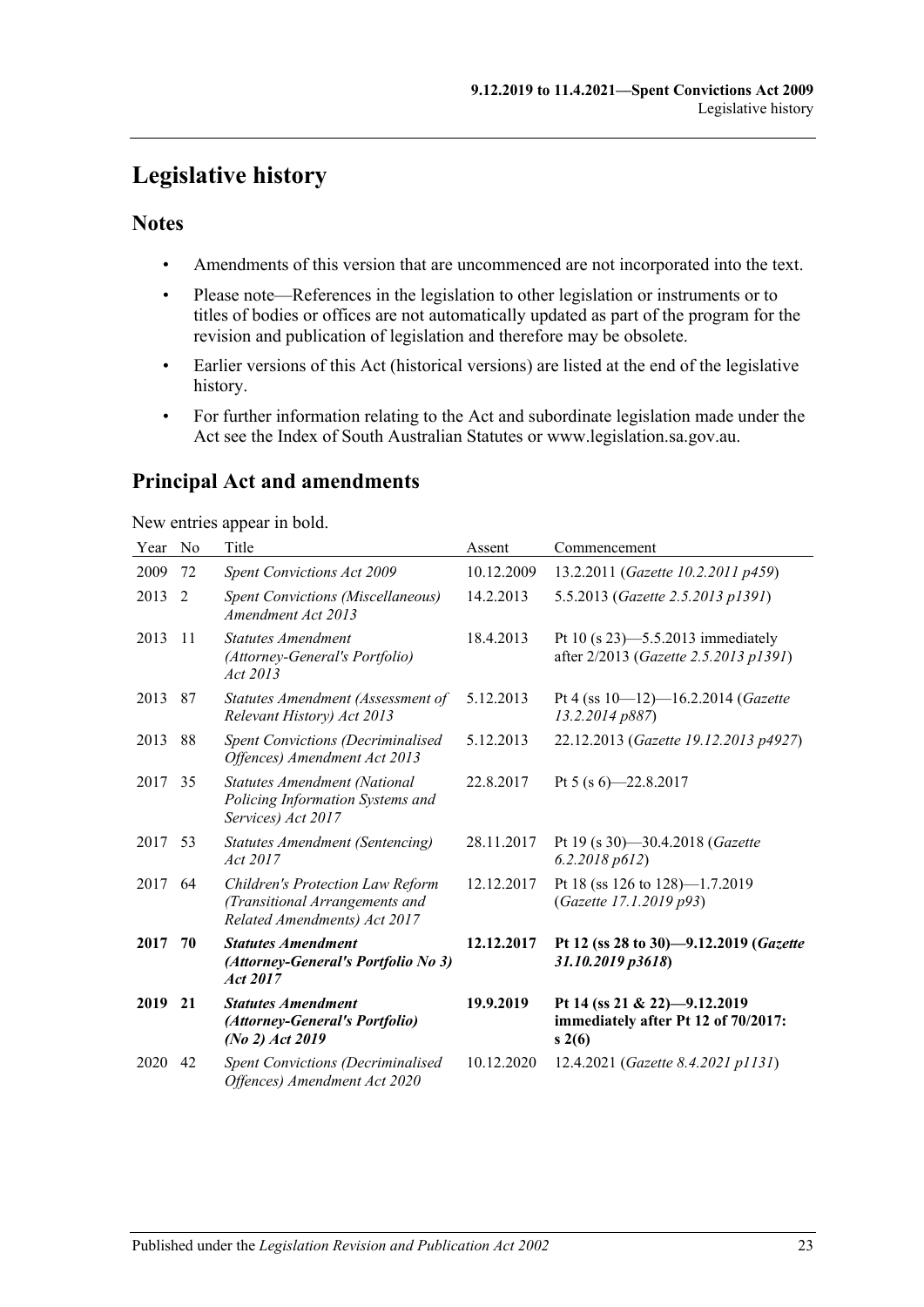## **Provisions amended**

New entries appear in bold.

Entries that relate to provisions that have been deleted appear in italics.

| Provision                            | How varied                                                           | Commencement |
|--------------------------------------|----------------------------------------------------------------------|--------------|
| Pt 1                                 |                                                                      |              |
| s <sub>2</sub>                       | omitted under Legislation Revision and<br>Publication Act 2002       | 5.5.2013     |
| s <sub>3</sub>                       |                                                                      |              |
| $s \; 3(1)$                          |                                                                      |              |
| designated<br>sex-related<br>offence | inserted by $88/2013$ s 4(1)                                         | 22.12.2013   |
| eligible sex<br>offence              | inserted by $2/2013$ s $4(1)$                                        | 5.5.2013     |
|                                      | substituted by $88/2013$ s $4(2)$                                    | 22.12.2013   |
| justice agency                       | (e) deleted by $35/2017$ s 6                                         | 22.8.2017    |
| qualified<br>magistrate              | inserted by $2/2013$ s $4(2)$                                        | 5.5.2013     |
| $s \; 3(3)$                          | amended by $2/2013$ s $4(3)$                                         | 5.5.2013     |
|                                      | amended by 53/2017 s 30                                              | 30.4.2018    |
| $s \; 3(8)$                          | inserted by $88/2013$ s 4(3)                                         | 22.12.2013   |
| s <sub>4</sub>                       |                                                                      |              |
| s(4(a)                               | inserted by 2/2013 s 5                                               | 5.5.2013     |
| s <sub>5</sub>                       |                                                                      |              |
| $s \, 5(1)$                          | amended by $2/2013$ s $6(1)$                                         | 5.5.2013     |
|                                      | amended by 88/2013 s 5                                               | 22.12.2013   |
| $s \ 5(2)$                           | amended by $2/2013$ s $6(2)$                                         | 5.5.2013     |
| s <sub>6A</sub>                      | inserted by 2/2013 s 7                                               | 5.5.2013     |
| Pt 2                                 |                                                                      |              |
| s <sub>7</sub>                       |                                                                      |              |
| s(1)                                 | amended by $2/2013$ s 8                                              | 5.5.2013     |
| s <sub>8</sub>                       |                                                                      |              |
| s(1)                                 | s 8 amended and redesignated as $s(1)$ by<br>$2/2013$ s $9(1)$ , (2) | 5.5.2013     |
| s(2)                                 | inserted by $2/2013$ s $9(2)$                                        | 5.5.2013     |
| s 8A                                 | inserted by 2/2013 s 10                                              | 5.5.2013     |
| s 8A(5)                              | amended by $88/2013$ s $6(1)$                                        | 22.12.2013   |
| s 8A(6)                              | inserted by $88/2013$ s $6(2)$                                       | 22.12.2013   |
| Pt 3                                 |                                                                      |              |
| s 13                                 |                                                                      |              |
| s 13(2)                              | amended by $2/2013$ s $11(1)$                                        | 5.5.2013     |
|                                      | deleted by 70/2017 s 28                                              | 9.12.2019    |
| s 13(2a)                             | inserted by 87/2013 s 10(1)                                          | 16.2.2014    |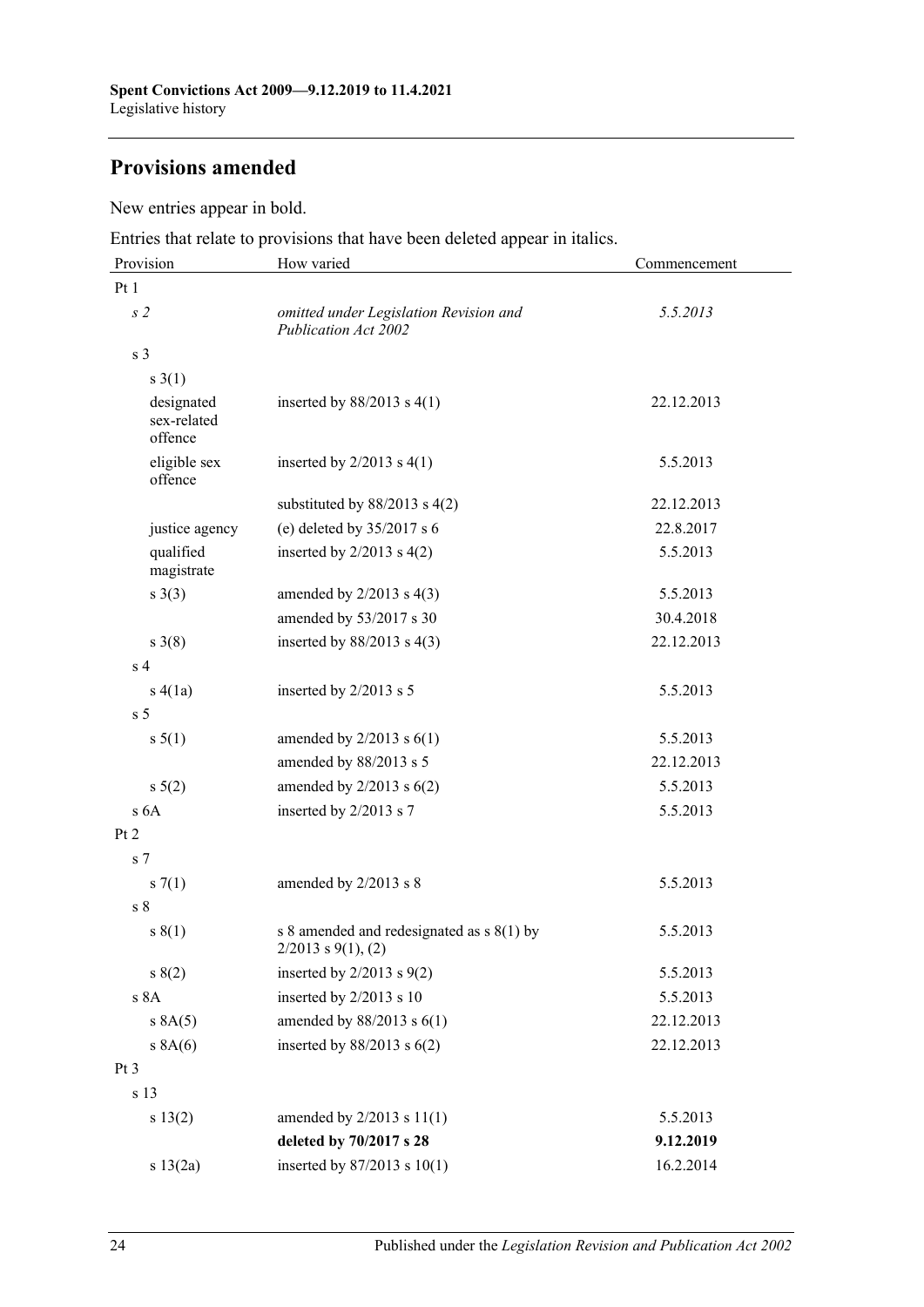|                                          | deleted by 70/2017 s 28             | 9.12.2019  |
|------------------------------------------|-------------------------------------|------------|
| s 13(3)                                  | substituted by $2/2013$ s $11(2)$   | 5.5.2013   |
|                                          | amended by 11/2013 s 23(1)          | 5.5.2013   |
|                                          | deleted by 70/2017 s 28             | 9.12.2019  |
| s 13(3a)                                 | inserted by $11/2013$ s $23(2)$     | 5.5.2013   |
|                                          | amended by 87/2013 s 10(2)          | 16.2.2014  |
|                                          | deleted by 70/2017 s 28             | 9.12.2019  |
| s 13(4)                                  | inserted by $2/2013$ s $11(2)$      | 5.5.2013   |
|                                          | amended by 64/2017 s 126            | 1.7.2019   |
|                                          | deleted by 70/2017 s 28             | 9.12.2019  |
| s 13(5)                                  | inserted by 88/2013 s 7             | 22.12.2013 |
|                                          | deleted by 70/2017 s 28             | 9.12.2019  |
| $s$ 13 $A$                               | inserted by 2/2013 s 12             | 5.5.2013   |
| s 13A(1)                                 | amended by 64/2017 s 127(1)         | 1.7.2019   |
| $s$ 13A(1a)                              | inserted by $70/2017 s 29(1)$       | 9.12.2019  |
|                                          | deleted by $21/2019$ s $21(1)$      | 9.12.2019  |
| s 13A(6)                                 | (b) deleted by 64/2017 s 127(2)     | 1.7.2019   |
|                                          | amended by 70/2017 s 29(2)          | 9.12.2019  |
|                                          | amended by 21/2019 s 21(2)          | 9.12.2019  |
| $s$ 13A(6a)                              | inserted by $70/2017 s 29(3)$       | 9.12.2019  |
|                                          | deleted by $21/2019$ s $21(3)$      | 9.12.2019  |
| s 13A(8)                                 | inserted by 87/2013 s 11            | 16.2.2014  |
| $s$ 13 $A(9)$                            | inserted by $70/2017 s 29(4)$       | 9.12.2019  |
|                                          | deleted by $21/2019$ s $21(4)$      | 9.12.2019  |
| Sch 1                                    |                                     |            |
| cl a1                                    | inserted by 70/2017 s 30            | 9.12.2019  |
| $cl$ a $1(1)$                            | substituted by 21/2019 s 22(1)      | 9.12.2019  |
| cl $a1(2)$                               | amended by 21/2019 s 22(2), (3)     | 9.12.2019  |
| $cl$ $a1(3)$                             | deleted by 21/2019 s 22(4)          | 9.12.2019  |
| cl 9A                                    | inserted by 87/2013 s 12            | 16.2.2014  |
| Sch 2                                    | inserted by 2/2013 s 13             | 5.5.2013   |
| cl <sub>3</sub>                          |                                     |            |
| cl $3(2)$                                | amended by 64/2017 s 128(1)         | 1.7.2019   |
| cl $3(3)$                                |                                     |            |
| designated<br>Minister                   | (a) deleted by $64/2017$ s $128(2)$ | 1.7.2019   |
| Minister for<br>Children's<br>Protection | amended by 64/2017 s 128(3)         | 1.7.2019   |

## **Historical versions**

## 5.5.2013 22.12.2013